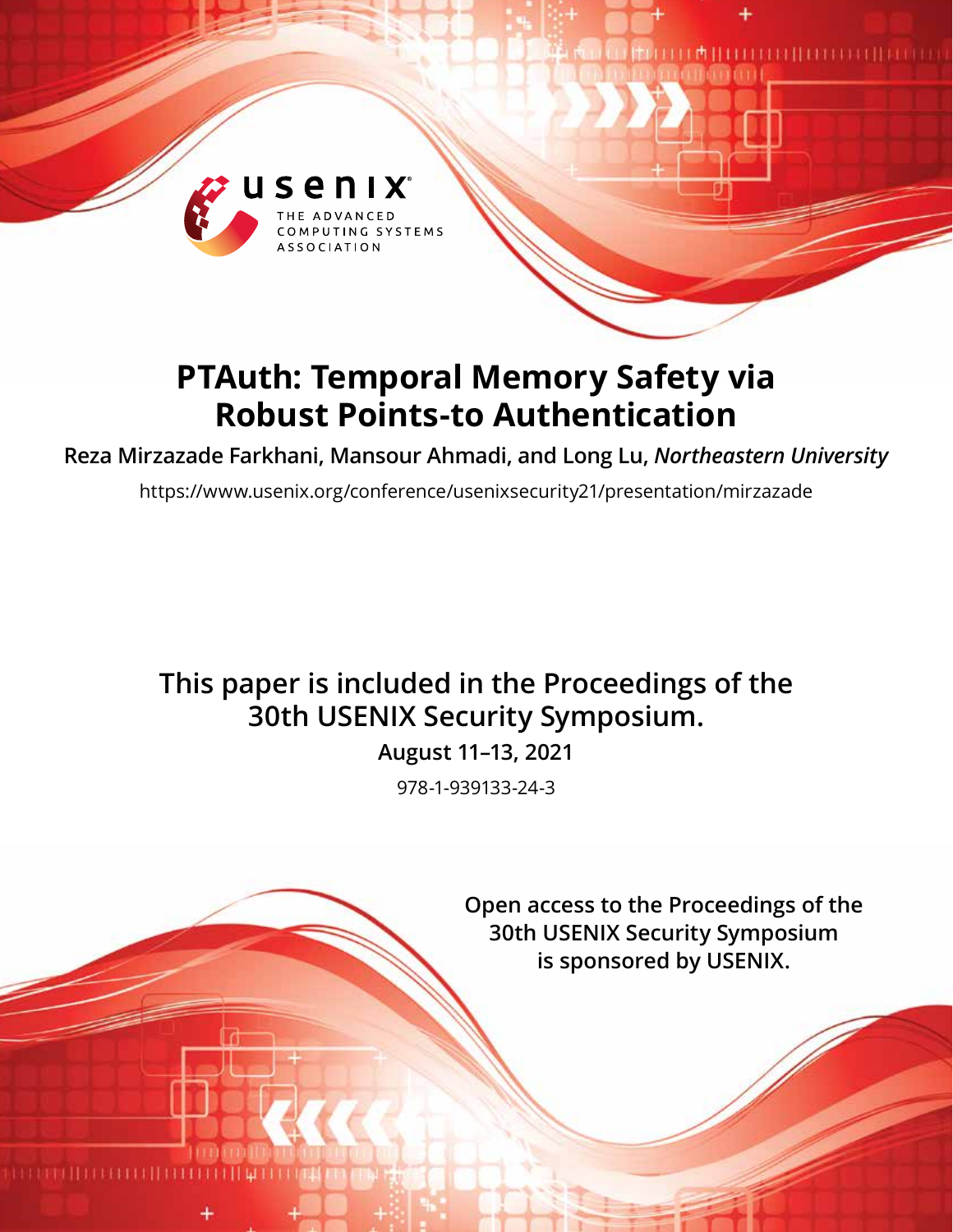## PTAuth: Temporal Memory Safety via Robust Points-to Authentication

Reza Mirzazade Farkhani *Northeastern University mirzazadefarkhani.r@northeastern.edu*

Mansour Ahmadi *Northeastern University Mansosec@gmail.com*

Long Lu *Northeastern University l.lu@northeastern.edu*

#### Abstract

Temporal memory corruptions are commonly exploited software vulnerabilities that can lead to powerful attacks. Despite significant progress made by decades of research on mitigation techniques, existing countermeasures fall short due to either limited coverage or overly high overhead. Furthermore, they require external mechanisms (e.g., spatial memory safety) to protect their metadata. Otherwise, their protection can be bypassed or disabled.

To address these limitations, we present *robust points-to authentication*, a novel runtime scheme for detecting all kinds of temporal memory corruptions. We built a prototype system, called PTAuth, that realizes this scheme on ARM architectures. PTAuth contains a customized compiler for code analysis and instrumentation and a runtime library for performing the points-to authentication as a protected program runs. PTAuth leverages the Pointer Authentication Code (PAC) feature, provided by the ARMv8.3 and later CPUs, which serves as a simple hardware-based encryption primitive. PTAuth uses minimal in-memory metadata and protects its metadata without requiring spatial memory safety. We report our evaluation of PTAuth in terms of security, robustness and performance using 150 vulnerable programs from Juliet test suite and the SPEC CPU2006 benchmarks. PTAuth detects all three categories of heap-based temporal memory corruptions, generates zero false alerts, and slows down program execution by 26% (this number was measured based on software-emulated PAC; it is expected to decrease to 20% when using hardware-based PAC). We also show that PTAuth incurs 2% memory overhead thanks to the efficient use of metadata.

#### 1 Introduction

Memory corruptions remain to be the most commonly exploited software vulnerabilities, despite the significant progress made by decades of research on mitigation techniques. Memory corruptions are caused by programming errors (or bugs) that break the type constraints of data in memory. They serve as the stepping stone for launching almost all

types of software attacks, from simple stack smashing to heap spray and to more advanced return-oriented programming (ROP) and code reuse attacks. Generally, memory corruptions exist in two different forms: *spatial* or *temporal*. The former happens when data's spatial boundary is breached. The latter is due to data being used out of its life span.

Temporal memory corruptions may seem less harmful than spatial corruptions. However, they are being increasingly exploited to bypass the state of the art defenses against spatial corruptions or control flow manipulations. Use-after-free (UAF) is the most common type of temporal memory corruption. A recent analysis on the Chromium project shows that 50% of the serious memory safety bugs are UAF issues [28]. To exploit a UAF, an attacker first plants crafted objects in place of expired/freed objects and then waits for the vulnerable program to access the planted objects, and in turn, unknowingly invoke code specified by the attacker. Doublefree and invalid-free are two other types of temporal memory corruptions [49] that can provide arbitrary write primitives for attackers.

To counter the powerful and stealthy attacks enabled by temporal memory corruptions, many mitigation or prevention techniques were proposed recently. One approach adopted by these works [37, 44, 58, 62, 65] aims to disable dangling pointers, without which UAF and its variants cannot occur. Though effective, these techniques are either too heavy for real-world deployment [44, 65] or limited in their scope of protection. For instance, DangNull [44] can only protect those pointers that reside on the heap. Techniques solely focusing on preventing dangling pointers, such as Oscar [37], are unable to prevent invalid-free vulnerabilities.

Another line of works on preventing temporal memory corruptions monitors every pointer dereference during runtime and ensures that the to-be-dereferenced pointer indeed points to the expected object (or type) [35, 47, 49]. These techniques are, in principle, more comprehensive than dangling pointer prevention. However, they tend to incur heavier runtime overhead.

Despite the approaches, the aforementioned techniques all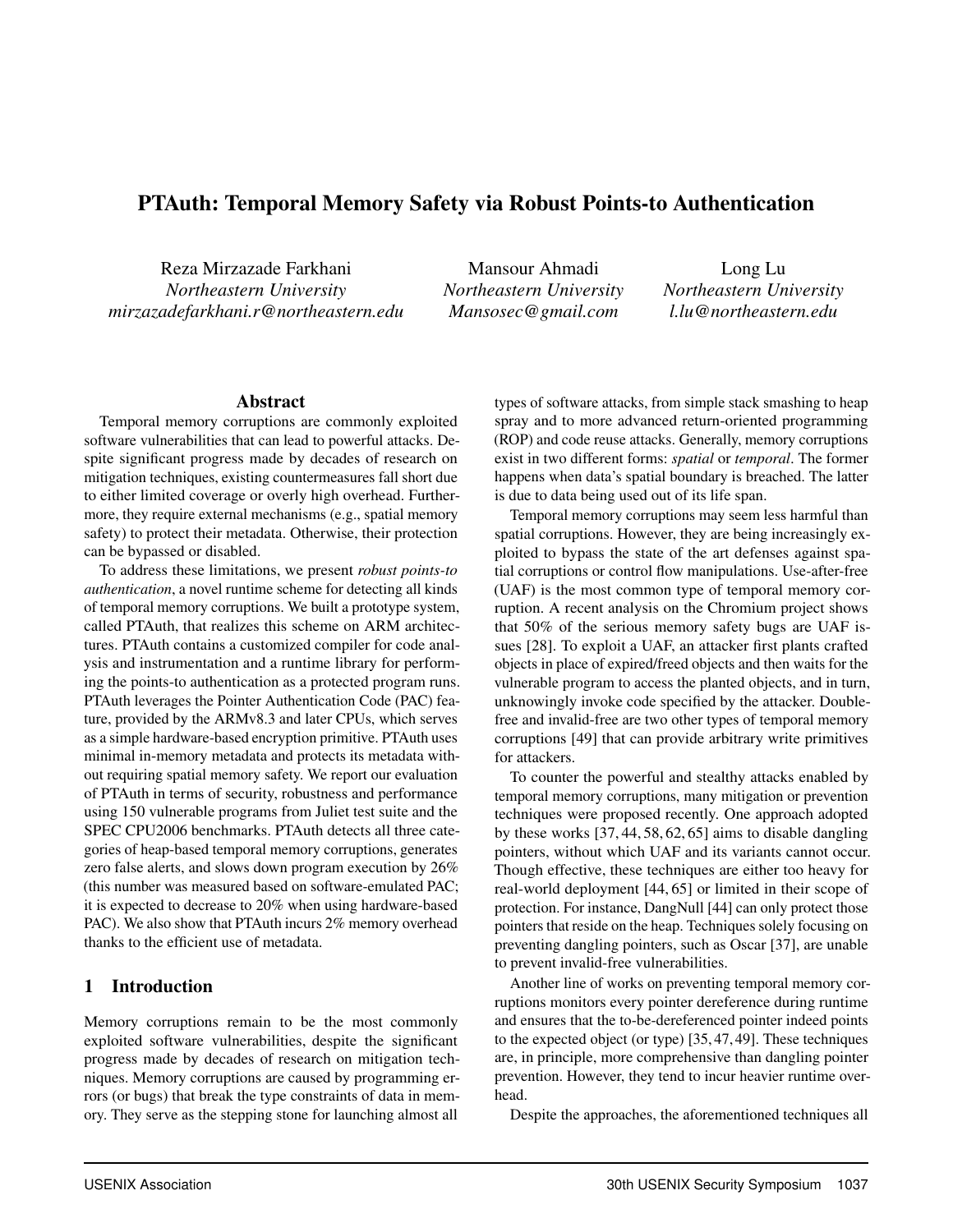require spatial memory safety to protect their in-memory metadata, whose integrity is critical for the runtime monitoring. This common requirement underlines two limitations of these techniques. First, without external protection, they themselves are not robust against attacks or evasions. Second, requiring spatial safety can significantly increase the already high runtime overhead. Furthermore, many of the existing mitigations against temporal memory corruption, including [44, 62, 65], store a considerable amount of metadata in memory, increasing the memory footprint by as much as 2 times.

Motivated by the limitations of previous works (esp. limited coverage, the requirement of external protection, and high overhead), we present PTAuth, a novel system for dynamically detecting temporal memory corruptions in user-space programs. PTAuth follows the approach of runtime dereference checking. Unlike previous works, PTAuth has built-in protection of its in-memory metadata and thus obviates the need for external mechanisms to provide spatial memory safety. Moreover, PTAuth uses a checking scheme that minimizes metadata size and optimizes metadata placement for better compatibility and handling of data and pointer propagation.

Specifically, during the allocation of every heap object, PTAuth assigns a unique ID to the object and computes a cryptographic authentication code (AC) based on the object ID and the base address of the object. PTAuth stores the ID to the beginning of the object. It stores the AC to the unused bits of the pointer to the object. As a result, the pointer is "tied to" the object (or the pointee) at the particular location in memory. This points-to relationship can be verified during every pointer dereference by re-computing the AC. An AC mismatch indicates a temporal memory safety violation.

The in-memory metadata of PTAuth include AC for pointers and IDs for objects. Obviously, the robustness of the runtime checks hinges on the integrity of the metadata. PTAuth can detect corrupted or invalid metadata without requiring any form of spatial memory safety, thanks to the design of AC. By using a secret key for computing and verifying AC, PTAuth prevents attackers from forging or tampering with metadata. We prototyped PTAuth for the latest ARM architecture and employ PAC (pointer authentication code) [16], a hardwarebased feature, to implement AC. PAC was originally designed for checking the integrity of protected pointers and has been enabled on the latest iOS devices [23]. We repurposed this hardware feature for performing secure encryption (i.e., calculating AC) and storing AC in unused bits of pointers.

The in-pointer storage of AC offers two benefits. First, storing AC does not consume additional memory space. Second, an AC is propagated automatically when the pointer is copied or moved, without requiring handling or tracking by PTAuth. An object ID is 8-byte long and is stored at the beginning of the object. This distributed placement of object IDs, as opposed to centralized storage, makes the runtime check faster.

In summary, we made the following contributions:

- We designed a novel scheme for dynamically detecting temporal memory corruptions, which overcomes the limitations of previous works and achieves minimal metadata, full coverage, and built-in security against attacks and metadata tempering.
- We built a system for ARM platforms that utilizes PAC to implement the detection scheme in an efficient and secure way.
- We evaluated the prototype using standard benchmarks and compared it with the state-of-the-art temporal corruption detectors, confirming the advantages of our approach.

## 2 Background

#### 2.1 Exploiting Temporal Memory Bugs

Use-after-free: If a program reuses a pointer after the corresponding buffer had been freed, attackers may plant a crafted object in the same memory location, after the free and before the use, to trick the program into using the crafted object and consequently perform attacker-specified actions. According to recent reports [36, 44], UAF now counts for a majority of software attacks, especially on browsers, mostly because the deployed attack mitigations are unable to detect them. Moreover, most of the recent Android rooting and iOS jailbreaking exploits use UAF as a key part of their attack flows [13].

Double-free: Double-free is a special case of UAF, which occurs when a pointer is freed twice or more. This leads to undefined behaviors [8] and can be exploited to construct arbitrary memory write primitives, with which an attacker can corrupt sensitive information such as code pointers and execute arbitrary code.

Invalid-free: Invalid-free occurs when freeing a pointer that is not pointing to the beginning of an object or a heap object at all (i.e., freeing a pointer that was not returned by an allocator) [8, 49]. Similar to double-free, invalid-free may allow attackers to gain arbitrary memory overwrite abilities. The idea of *House of Spirit* [54] exploitation technique is partly based on exploiting invalid-free errors.

#### 2.2 Pointer Authentication Code on ARMv8

Pointer Authentication Code, or PAC, is a new hardware feature available on ARMv8.3-A and later ARM Cortex-A architectures [10]. PAC is designed for checking the integrity of critical pointers. Compilers or programmers use the corresponding PAC instructions to (1) generate signatures for selected pointers, and (2) verify signatures before signed pointers are used. For instance, in a typical use case of PAC, compilers insert to programs the PAC instructions that, during runtime, sign each return address (*i.e.,* a special code pointer)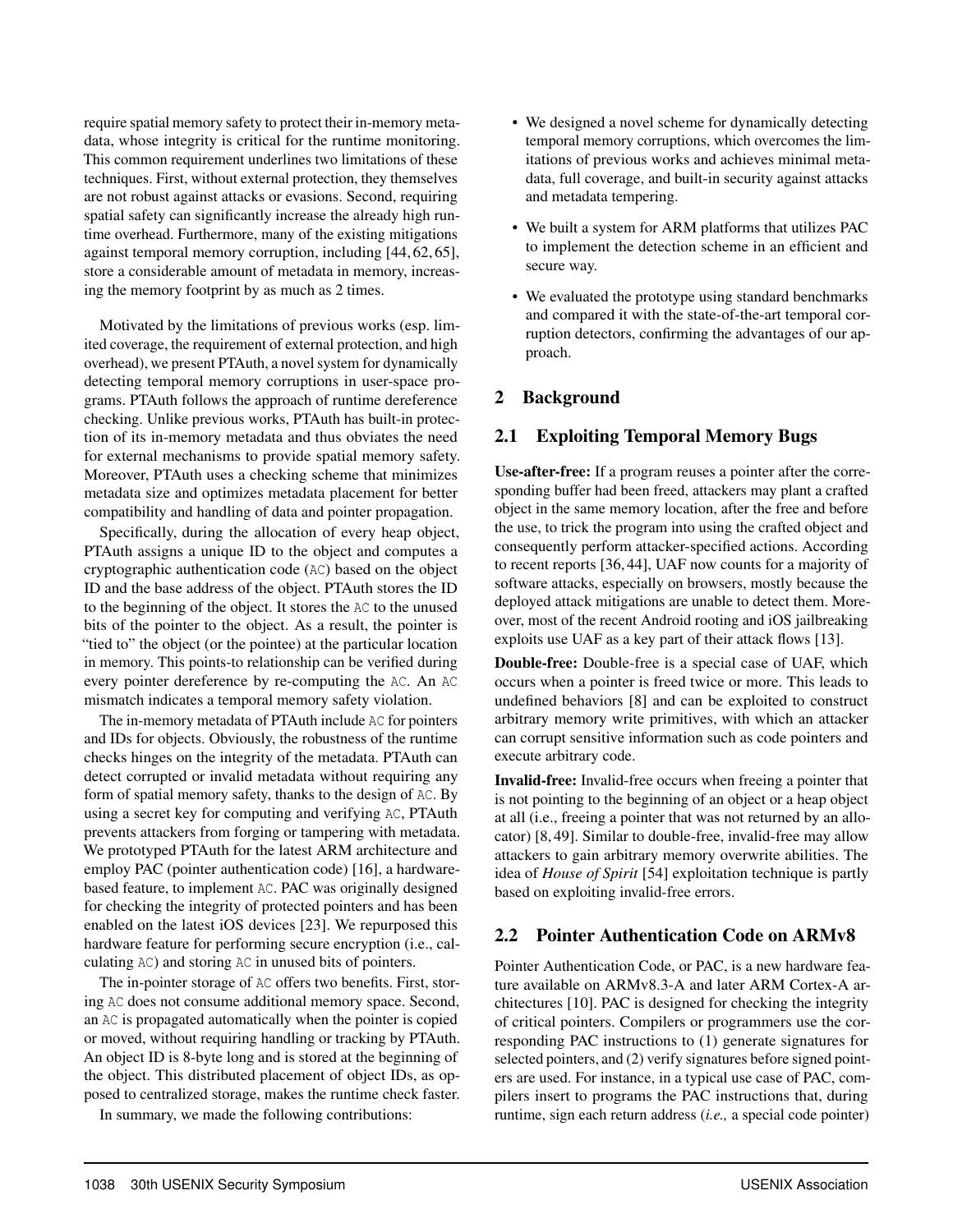before saving it and check the signature before every function return. PAC is designed to detect unexpected or malicious overwrites of pointers. It has been deployed and enabled on the latest iOS devices [23].

PAC generates pointer signatures, or authentication codes, using *QARMA* [30], a family of lightweight block ciphers. *QARMA* takes two 64-bit inputs (one pointer and one context value), encrypts the inputs with a 128-bit key, and outputs a 64-bit signature. A context value is chosen by the programmer or compiler for each pointer. A total of five keys can be set by the OS (*i.e.,* code running at EL1) for encrypting/signing different kinds of pointers. Signatures are truncated and stored in the unused bits of signed pointers (*i.e.,* depending on the virtual address space configuration, 11 to 31 bits in a 64-bit pointer could be unused).

Very recently, ARM announced ARMv8.6-A [25], which introduced some enhancements to PAC. In ARMv8.3, when a pointer authentication process fails, the top bits of the invalid pointer is changed to *0x20*, which makes the pointer invalid to use. In contrast, in ARMv8.6, an exception is thrown when a pointer authentication fails, which prevents an attacker to brute-force the correct signature. Another improvement in ARMv8.6 is that a signature is XORed with the upper bits of the pointer, which help mitigate signature reuse attacks. At the time of writing this paper, no publicly available hardware or simulator supports ARMv8.6. Our design and implementation of PTAuth are based on ARMv8.3. We discuss in §3.5 how our design can be made compatible with ARMv8.6.

Table 1 lists a subset of PAC instructions. Each instruction serves one purpose (signing or authentication), targets one type of pointers (code or data), and uses one of the five keys (*i.e.,* two keys for each pointer type plus a generic key). Differentiating pointer types and having multiple keys help reduce the chance of pointer substitution or reuse attacks. The bottom two instructions in Table 1 are special. PACGA is not specific to pointer authentication and can be used as a data encryption instruction on small data objects (16 bytes at most). It uses the generic key and outputs a 32-bit cipher to the upper half of a general-purpose register. XPAC removes the signature from a signed pointer without any authentication. Therefore, it does not use any key. PAC is designed for fast and robust checking of pointer integrity. The signing and authentication are performed directly by the CPU without any software-level assistance. The keys are stored in the special CPU registers, which are accessible only to OS or EL1 code and not visible to user-level code.

PAC was originally designed for checking the integrity of pointers and has been mostly used for protecting code pointers. We use PAC as a simple hardware-based primitive for efficiently and securely computing AC. The AC is computed and verified based on our novel scheme designed for detecting temporal memory corruptions. Compared with PAC, PTAuth achieves a security goal (*i.e.,* enforcing temporal memory safety) that is orthogonal to, and broader than, the original

| Instruction               | Key Used   | Pointer Type | Purpose        |
|---------------------------|------------|--------------|----------------|
| <b>PACIA<sub>x</sub></b>  | Code A     | Code         | Signing        |
| <b>PACIB<sub>x</sub></b>  | $Code$ $B$ | Code         | Signing        |
| <b>PACDA<sub>x</sub></b>  | Data.A     | Data         | Signing        |
| <b>PACDBx</b>             | Data B     | Data         | Signing        |
| <b>AUTIAx</b>             | Code A     | Code         | Authentication |
| <b>AUTIB</b> <sub>x</sub> | Code B     | Code         | Authentication |
| <b>AUTDAx</b>             | Data.A     | Data         | Authentication |
| <b>AUTDBx</b>             | Data.B     | Data         | Authentication |
| <b>PACGA</b>              | Generic    | Generic      | General        |
| <b>XPAC</b>               |            |              | Sig. stripping |

Table 1: PAC-related instructions.

purpose of PAC (*i.e.,* checking pointer value integrity). The recent UAF vulnerability in iOS (CVE-2019-8605 [26]) is a real example that shows PAC is unable to prevent temporal memory corruptions, which are exploited for jailbreaking or compromising iOS devices. In contrast, PTAuth is designed to stop temporal memory corruptions, which remain a type of commonly exploited vulnerabilities today.

## 2.3 Fixed Virtual Platforms (FVP)

The ARMv8.3-A architecture (including PAC) was announced in late 2016 and is expected to enter mass production in 2020 to replace the current mainstream mobile architecture, namely ARMv8.0-A. At the time of writing, no development boards or commercially available SoC (Systems-on-Chip) use ARMv8.3-A. Apple's latest iOS devices, using the A12 Bionic SoC, is based on ARMv8.3-A and supports PAC. However, the SoC and OS are proprietary and cannot be used for testing the prototype of PTAuth.

ARM offers so-called Fixed Virtual Platforms (FVP) for to-be-released architectures [22]. FVP is a full-system simulator that includes processors, memory, and peripherals. It is a functionally accurate model of the simulated hardware. FVP allows for the development and testing of drivers, software, and firmware prior to hardware availability. It is widely used in the industry.

Following this standard practice, we used the ARMv8.3- A FVP when building and evaluating our prototype system. Thanks to FVP's functional accuracy, the evaluation results obtained on FVP are expected to be close to those obtained on actual hardware. We discuss more the implementation and evaluation in §5 and §6, respectively.

## 3 Design

#### 3.1 System Overview

The goal of PTAuth is to dynamically detect temporal memory corruptions in the heap. The high-level idea is that, upon each pointer dereference (or pointer-based object access), temporal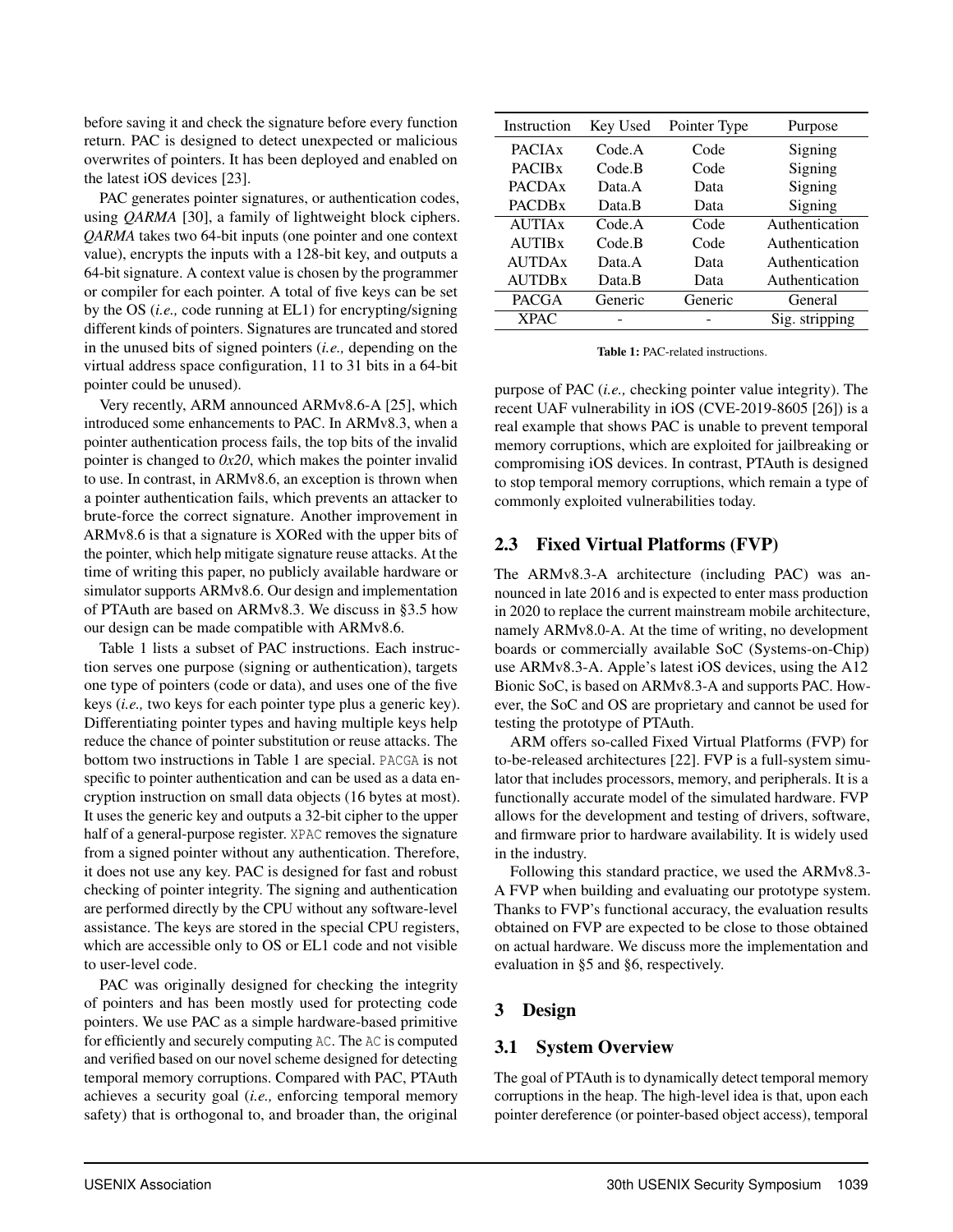memory corruption can be detected by checking (1) whether the pointer is pointing to the original or intended object, and (2) whether the metadata or evidence proving the points-to relationship is genuine.

Although the high-level idea is conceptually straightforward, how to realize it in an efficient and secure way is in fact challenging. What metadata are needed for establishing the points-to relationship? How are they computed and where are they stored? How can their integrity be verified? Answers to these design questions determine the efficiency and robustness of PTAuth. For instance, recording too much metadata leads to unnecessarily big memory footprint and redundant checks. Storing metadata separately from objects and pointers may ease metadata protection but significantly increase the overhead for locating and accessing metadata. Storing metadata in-place allows for fast access, but pointer arithmetics may complicate locating metadata. Moreover, in-place metadata is hard to protect and can be easily corrupted.

Our points-to authentication scheme overcomes these challenges and the limitations of previous works. PTAuth randomly generates an ID for each heap object upon its allocation. It also computes a cryptographic authentication code (AC) based on the object ID and the base address of the object. The object ID, stored at the beginning of the object, and the AC, stored in the unused bits of the object's pointer, together serve as the metadata to establish the verifiable points-to relationship between the object and its pointers. Furthermore, PTAuth can detect forged or corrupted metadata as long as the key for computing AC remains confidential and the AC computation can only be performed by PTAuth. We discuss the detailed design of the points-to authentication scheme in §3.4.

Our implementation of the points-to authentication scheme takes advantage of the PAC feature on ARM architectures. PTAuth uses PAC as a simple primitive, provided by hardware, for computing and checking AC and securing the key. We discuss in §3.5 the use of the PAC instructions and the compiler-based code instrumentation.

Figure 1 presents an overview of the PTAuth system. The PTAuth compiler instruments a protected application by inserting a runtime library and placing necessary hooks before selected load and store operations. During runtime, the PTAuth library checks the instrumented, pointer-based load- /store operations. The checking is based on a novel scheme that verifies the points-to relationship and the metadata integrity. It uses PAC as the hardware-based authentication primitive. PTAuth also installs a tiny OS patch for managing PAC encryption keys, which are only accessible from the kernel-space (or EL1) as enforced by the architecture. We discuss the design details after explaining the threat model.

## 3.2 Threat Model

We adopt a threat model common to user-space dynamic memory error checkers. We trust the OS and the underlying hardware (*i.e.,* the TCB). It is technically possible to reduce or remove the trust on OS if a more privileged entity can protect the PAC key management routine (*e.g.,* a hypervisor or EL2), which however is out of the scope for our current design. Our threat model also assumes that the basic defenses against code injection and modification are in place (*e.g.,* DEP and read-only code). This assumption is realistic because such defenses are universally enabled on modern OSes. They are needed for protecting code instrumented by PTAuth (*e.g.,* inline checks cannot be removed or uninstrumented code cannot be injected).

Our threat model also assumes that attackers cannot perform arbitrary memory read when exploiting temporal memory errors. Arbitrary memory read would allow an attacker to read a legitimate AC in memory and possibly reuse it, thus bypassing the security check. Assuming the absence of arbitrary memory read in our context is acceptable because finding an AC as well as its corresponding object ID in memory can be quite challenging due to ASLR and the indistinguishability between AC or ID values and other in-memory data. Moreover, based on previous research [32, 40] and real-world attacks [9], attackers often exploit temporal memory errors as a stepping stone to obtain arbitrary memory read abilities, as shown in the high-profile WhatsApp double-free (CVE-2019-11932), Internet Explorer use-after-free (CVE-2013-3893) and iOS use-after-free (CVE-2019-8605 [26, 27]) exploits. Therefore, it is realistic to assume attackers cannot perform arbitrary memory read while exploiting temporal memory errors.

Previous works on temporal memory safety [44, 49, 58, 62, 65] made all the above assumptions as we do. Additionally, they assumed the absence of spatial memory violations or required an external spatial safety mechanism to protect their metadata. In contrast, PTAuth does not make this assumption or require external spatial safety enforcement. We relaxed the threat model used in the previous work by allowing arbitrary memory overwrite, which an attacker may use to corrupt the metadata. Unlike the previous work, PTAuth has built-in metadata integrity check and is therefore robust against metadata corruption caused by spatial memory errors or attacks.

One might argue that PTAuth can be bypassed by attackers who are able to perform arbitrary memory read and write at the same time. While this argument is technically true, such a powerful attacker does not need to exploit temporal memory vulnerabilities at all, or try to bypass PTAuth, because she already has the ability to directly mount the final-stage attacks, such as code injection or data manipulation.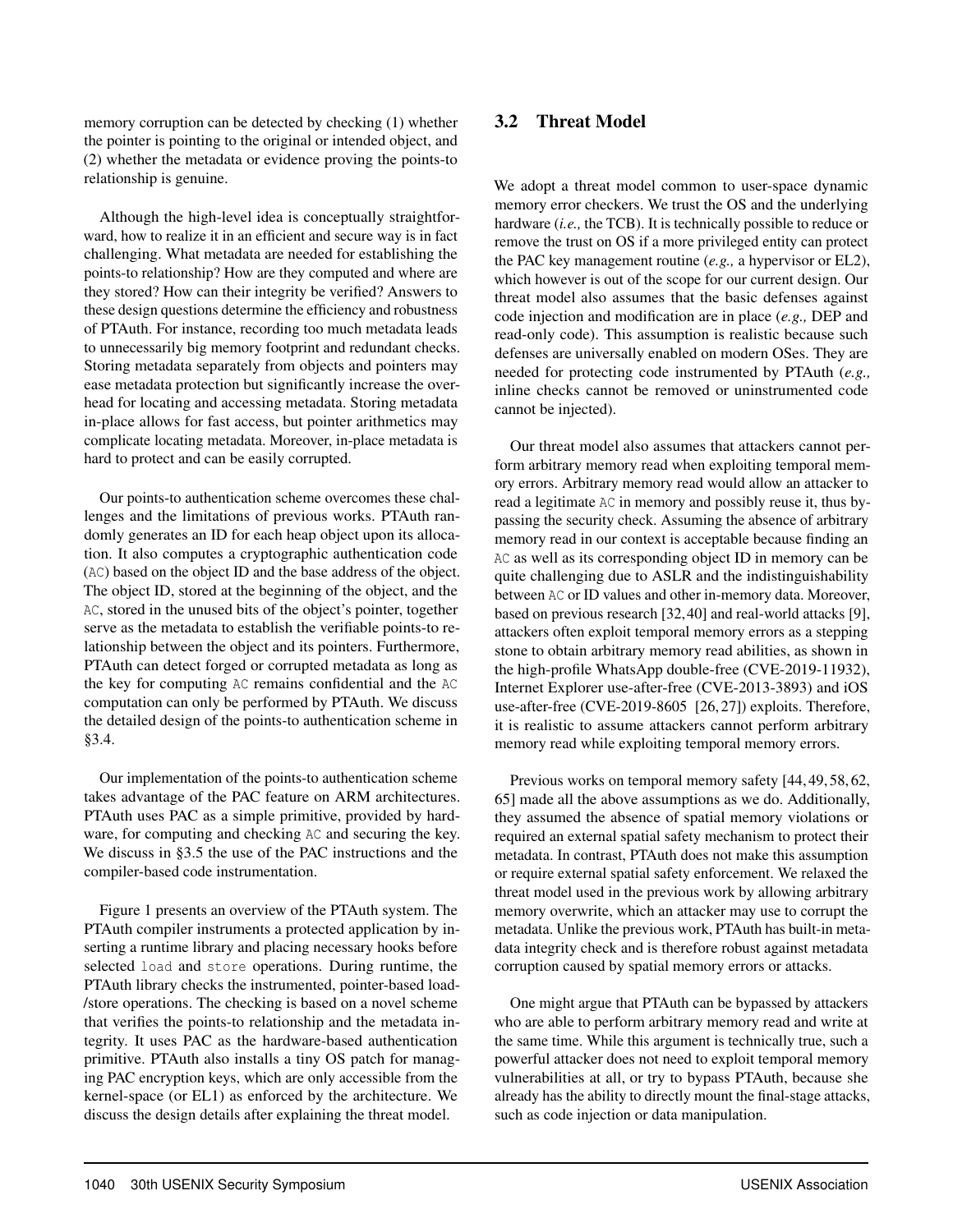

Figure 1: During the compile-time (left), PTAuth instruments a C program. It places the hooks in the program that are needed for the PTAuth runtime library to detect heap-based violations of temporal memory safety. The PTAuth library uses a novel authentication scheme (§3.4) that verifies the points-to relationship from pointers to pointees. During runtime (right), the PTAuth library generates signatures (AC) for heap objects and their pointers upon memory allocations, checks signatures upon pointer dereferences, and invalidates signatures upon object deallocations (§3.5). The scheme uses PAC as a simple building block for hardware-based metadata signing, storing (for pointers only), and verification.



(a) Use-After-Free

(b) Double-free

(c) Invalid-Free

Figure 2: Examples of double-free, use-after-free and invalid-free temporal memory corruptions, which are undetectable by pointer integrity approaches but detectable by PTAuth.

## 3.3 Example Vulnerabilities

Before describing our points-to authentication scheme, we present three simple examples of temporal memory corruption below, which help explain why PAC can reliably detect them.

Use-after-free vulnerability: Figure 2 (a) is a typical example of UAF, where a pointer is used after its pointee has been freed. In this case, qtr, an alias of ptr, is used at Line 11 after ptr has been freed at Line 5. Although the programmer nullified the  $ptr$  at line 6, due to the aliasing, UAF still exists.

Double-free vulnerability: Figure 2 (b) shows a code snippet where a pointer can be freed twice, which may lead to undefined behaviors, including arbitrary memory writes.

Invalid-free vulnerability: Figure 2 (c) demonstrates a case where a pointer is freed while it is not pointing to the beginning of a buffer. This is a special type of temporal memory corruption [8, 49].

## 3.4 Points-to Authentication Scheme

Our authentication scheme applies to two types of data: objects and data pointers. *Objects* are dynamically allocated data on the heap. *Data pointers* reference the addresses of objects (we only consider pointers to heap objects in this paper). PTAuth verifies the identity of every object and the points-to relationship before it is accessed through a pointer. This verification relies on the AC (or authentication code) generated for the object and stored in its pointers.

The *ID* of an object is saved as inline metadata immediately before the object in memory (Figure 3). The ID establishes unique identities for objects and allows for binding pointers to their referenced objects (*i.e.,* making the points-to relationship verifiable), which is essential for detecting temporal memory corruptions. Figure 3 (lower right) shows two objects in the heap with their metadata. The ID is a 64-bit random value generated at the allocation of the object. An AC is 16 bit long and stored in the unused bits of a pointer (i.e., 48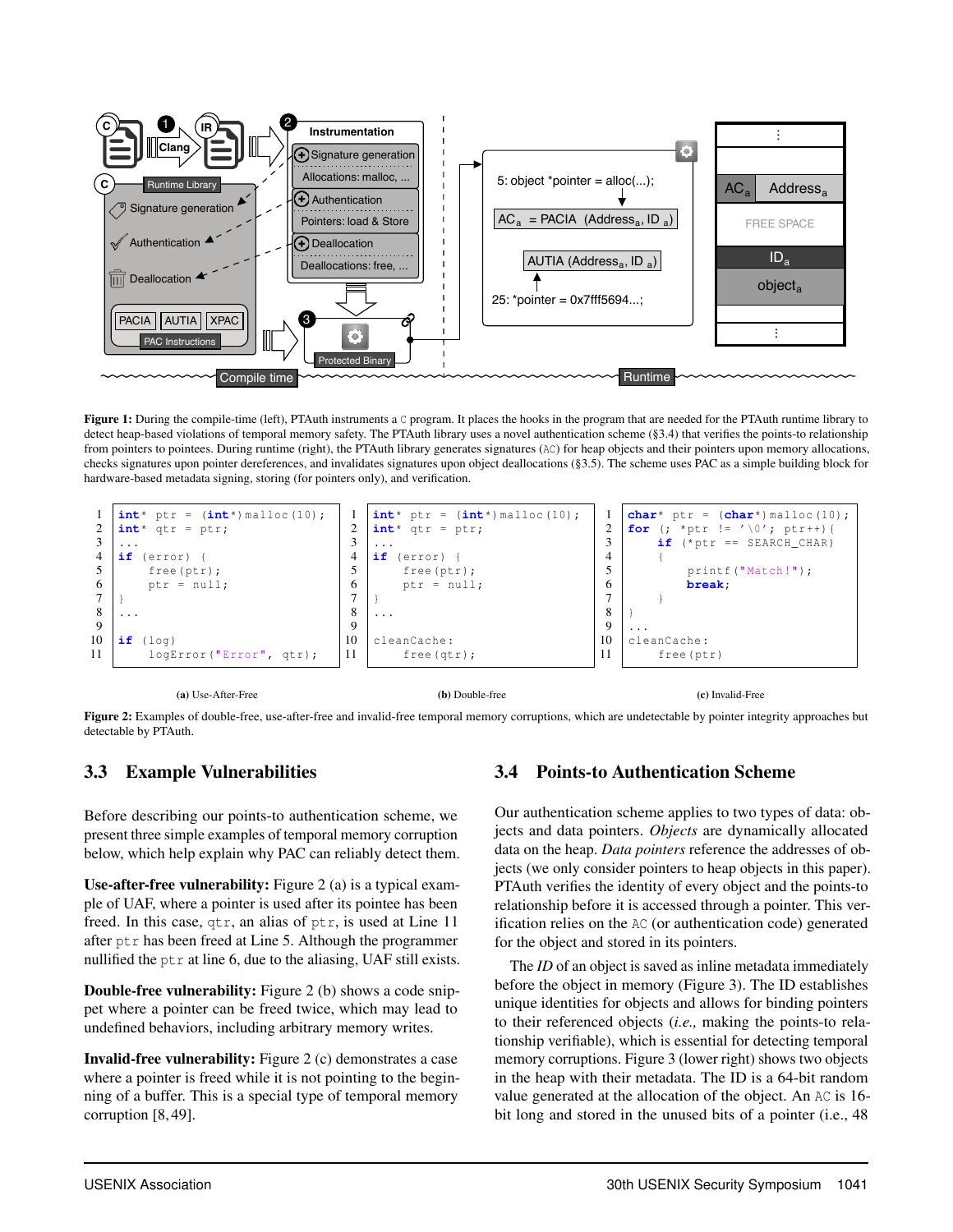

Figure 3: Authentication code (AC) and object metadata (ID) defined by PTAuth for pointers and objects. The object metadata is stored in the 8-byte memory proceeding the object. The AC is stored in the unused bits of the pointer, which is 16-bit long.

effective bits in a pointer). Unlike the previous works such as DangNull [44], which only protect pointers residing in the heap, PTAuth authenticates data pointers stored everywhere in memory, including heaps, stacks and global regions.

Next, we explain the definition and calculation of AC. We then discuss in §3.5 the runtime AC generation and the checking mechanism.

Data Pointers: AC essentially binds a data pointer to its pointee and makes the binding verifiable. AC encodes: (1) the identity of the pointee object, and (2) the base address of the pointee. The ID and the base address together uniquely identify an object in time and space. This definition not only makes the points-to relationship easily verifiable, but also mitigates metadata reuse attacks. Figure 3 (bottom left) shows the computation of AC using the PACIA instruction. PTAuth performs this computation when an object is allocated. When an object is deallocated or reaches the end of its life cycle, PTAuth simply invalidates its ID (setting it to zero). Upon each pointer dereference, PTAuth recomputes the AC and compares it with the AC stored in the pointer. A mismatch indicates a temporal memory safety violation. No temporal memory corruption can happen without failing the points-to authentication.

In our scheme, less memory is used for storing the metadata for both pointers and objects than most previous works. Furthermore, there is no assumption that the metadata cannot be tampered with. Last but not least, PTAuth can find the base address of an object reliably with the help of PAC. This is necessary for supporting pointer arithmetic operations, which

may shift a pointer to the middle of its pointee, than thus, fail a naive authentication that simply takes the pointer value as the object base address. We discuss the details in §3.5.

The PAC instruction encrypts/signs the inputs (i.e., object ID and base address) using a data pointer keys (data.A or data.B) and saves the truncated ciphertext to the unused bits in the pointer. Therefore, unlike an object, PTAuth does not need to use extra space for storing AC for pointers. An AC is generated whenever a pointer takes a new value, which can happen at object allocation or when the pointer is re-assigned to another object (*e.g.,* via the reference operator "&").

After a pointer becomes stale when its pointee is freed, any dereference of the dangling pointer will trigger an object ID mismatch, due to either the invalidated ID of the freed object, or a different ID of a new object allocated at the same location. Other temporal memory errors, such as double-free and invalid-free can be detected by PTAuth in the same way.

Code Pointers: Checking the integrity of code pointers is an intended use of PAC and is fairly straightforward. Unlike data pointers, we do not define our own AC for code pointers. PTAuth is fully compatible with the intended use of PAC for code pointers for preventing control flow hijacking attacks. They can be used together to thwart a broad range of attacks. We do not consider or claim code pointer authentication as a contribution to this work. For the rest of the paper, we focus our discussion on authenticating the points-to relationships while referring readers to the PAC documentation [12,16] and PARTS [45] for code pointer authentication.

#### 3.5 Compiler-based Code Instrumentation & Runtime AC Checking

To apply the points-to authentication scheme to a given program, PTAuth takes the general approach of inline reference monitoring. Via a custom compilation pass added to LLVM [24], PTAuth instruments the program so that AC can be generated and checked at the right moments during program execution. The instrumentation is performed at the LLVM bitcode level, which is close to assembly code while retaining enough type and semantic information for our code analysis and instrumentation. The instrumentation sites are carefully selected to minimize the interception of program execution. Below we discuss in detail the code instrumentation needed for each type of operation on AC.

AC Generation: During runtime, PTAuth needs to generate AC for data pointers whenever a new points-to relationship is created. To this end, during compilation, PTAuth performs two types of instrumentation. First, it instruments all essential API for heap memory allocation, including malloc (the dynamic allocator for heap objects), calloc and realloc. PTAuth only works on user-space programs and we assume the ptmalloc allocator is used. This instrumentation allows PTAuth to intercept all memory allocations, where the object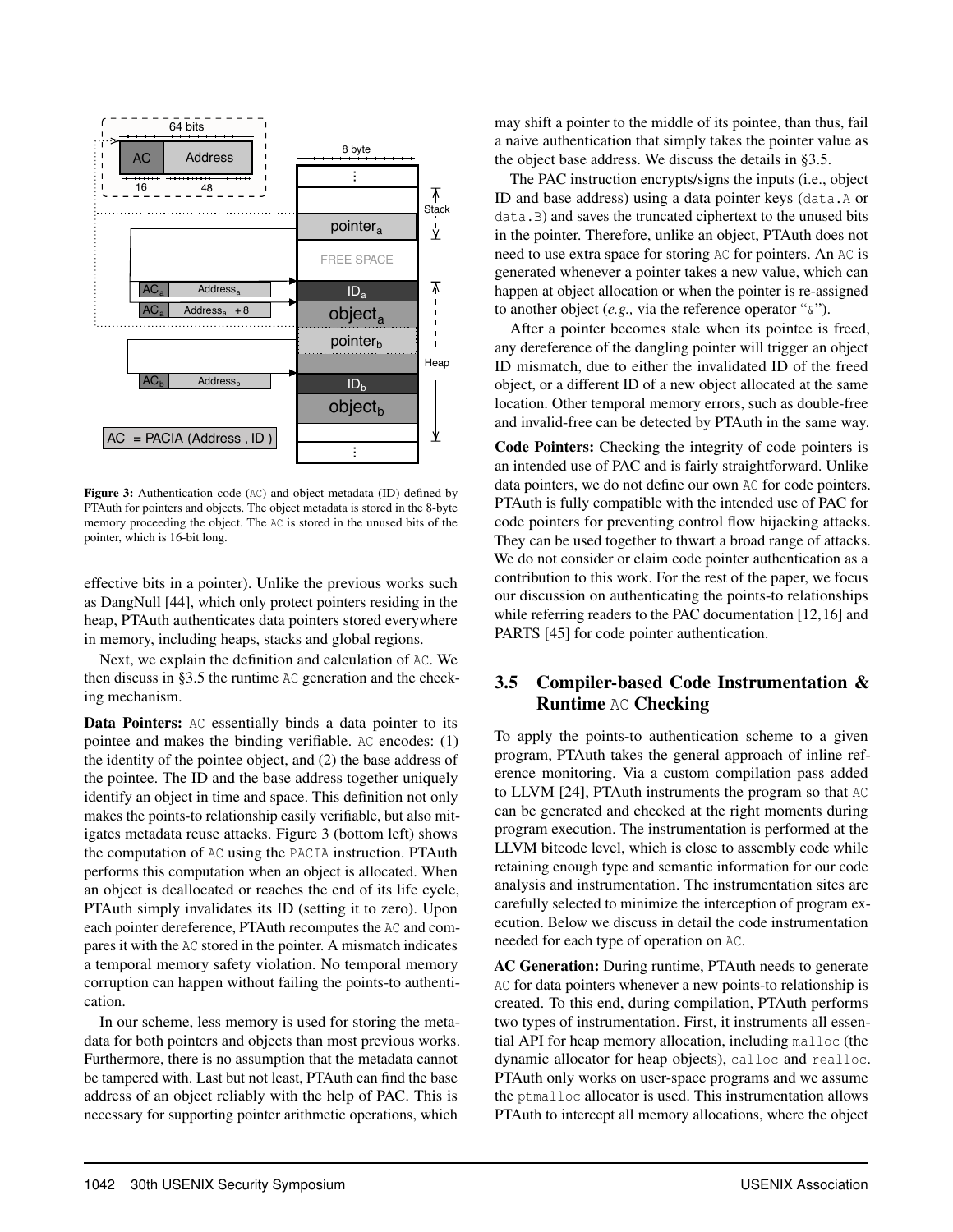ID is generated and the AC for the pointer is computed as follows:

```
1 /* Computing AC for Data Pointer */<br>2 ID = RandomID() // 64-bit.
   ID = RandomID() // 64-bit3 AC = PACIA|B <BasePointer ><ID>
```
Second, PTAuth instruments object deallocation sites, like free (heap object deallocation). At an object deallocation site, PTAuth simply sets the object ID to zero, which invalidates the object and thus prevents any further use of the object. Figure 3 (upper right) shows an example pointer and its AC. The base address and the ID of the pointee are used as the two inputs to the PACIA|B instruction to generate the AC:

AC Checking: PTAuth performs points-to authentication by checking the AC whenever a pointer-based data access happens (or a pointer reference occurs). During compilation, PTAuth instruments LLVM load and GetElementPtr instructions for pointers. For simplicity, we generally refer to both as load in our discussion. PTAuth verifies the integrity of the pointer and authenticates the AC of the pointer value as follows:

```
1 /* Authenticating AC for Data Pointers */
2 ID = getID(Pointee) // Pointee is an object<br>3 AUTIAIB <BasePointer><ID>
   3 AUTIA|B <BasePointer ><ID>
```
Due to pointer arithmetics, a (legitimate) pointer may sometimes point to the middle, instead of the base, of its pointee. Therefore, during AC checking, PTAuth cannot simply use the value of the pointer as the base address of the to-be-accessed object. A naive solution to this problem is to use additional metadata for recording the object base address for each pointer. However, this not only increases space overhead but creates a more challenging problem of propagating the metadata as pointers are copied or moved.

Backward Search: PTAuth finds the base address of an object during runtime without requiring any additional metadata. For each AC checking, PTAuth, by default, uses the pointer value as the object base address. If the check fails, two possibilities arise. First, the pointer is valid but is pointing to the middle of its pointee (i.e., its value is not the base address, hence the mismatched AC). Second, the pointer is invalid and a temporal memory violation is about to happen. When encountering a failed AC check, PTAuth initially assumes that the first possibility happened. It then starts a backward search from the current pointer location for the based of the object. Since objects are 16-byte aligned in memory, the backward search only looks for the object base addresses divisible by 16. This optimization makes the backward search fast. The search terminates when (1) an AC match occurs (*i.e.,* the correct Object ID and the base address are found), or (2) the search has exceeded the max distance or reached invalid memory, in which case a true temporal memory error is detected.

Our backward search scheme is tested, and works well, on

ARMv8.3-A (the latest Cortex-A architecture available today). It is worth noting that the PAC instructions in the future ARMv8.6-A architecture may generate an exception when an authentication fails [25]. Our backward search scheme can work with the exception-enabled PAC instructions by having a tiny kernel patch that masks/disables the corresponding exceptions [20] during the (transient) backward search window. The exception masking code is only callable within the backward search function and thus cannot be abused by attackers. We are unable to evaluate this patch due to the lack of hardware or simulator for ARMv8.6. The rest of the PTAuth design and implementation is compatible with ARMv8.6.

Metadata propagation: Thanks to our in-pointer storage of AC, when a pointer is copied or moved, the metadata of the pointer is automatically propagated without any special handing by PTAuth or any software. As for metadata for objects (*i.e.,* IDs), they are not stored inside objects and thus are not automatically propagated during object duplication or movement. However, this is intended—object metadata should not be propagated when objects are copied or moved. This is because in our points-to authentication scheme, an object ID is assigned to and associated with the allocated buffer, rather than the data stored in that buffer. In contrast, previous works on temporal memory error detection, such as CETS [49], require special handling of metadata propagation at the cost of degraded runtime performance and limited data compatibility.

Handling deallocation: In contrast to pointer dereferencing, where a pointer can point to the middle of an object, for the deallocation procedure, the pointer should always point to the beginning of the object. Otherwise, invalid-free occurs, leading to undefined behaviors and temporal memory errors [8]. Based on this fact, PTAuth only performs one round of AC checking without the backward base address search. If the authentication fails at a deallocation site, it is either a doublefree or an invalid-free error. If the authentication succeeds, PTAuth simply sets the object ID to zero (*i.e.,* invalidation) and lets the program execution continue.

Handling reallocation: During reallocation, the base address of an object may or may not change depending on the size of the object and the layout of the memory. PTAuth handles reallocation by instrumenting realloc. If the base of an object has changed, PTAuth nullifies the ID of the old object, generates a new ID, and computes a new AC for the new base pointer. As a result, the existing (stale) pointers to the old object become invalid and cannot be used anymore.

External/uninstrumented Code: During compilation time, PTAuth treats as a blackbox externally linked code or code that cannot be instrumented. This design enables backward and external compatibility. PTAuth instruments the entries to such blackboxes so that immediately before an object or pointer flows into a blackbox (*e.g.,* as an argument to an external function call such as memcpy), PTAuth authenticates the pointer and then strips off its AC, which can be done efficiently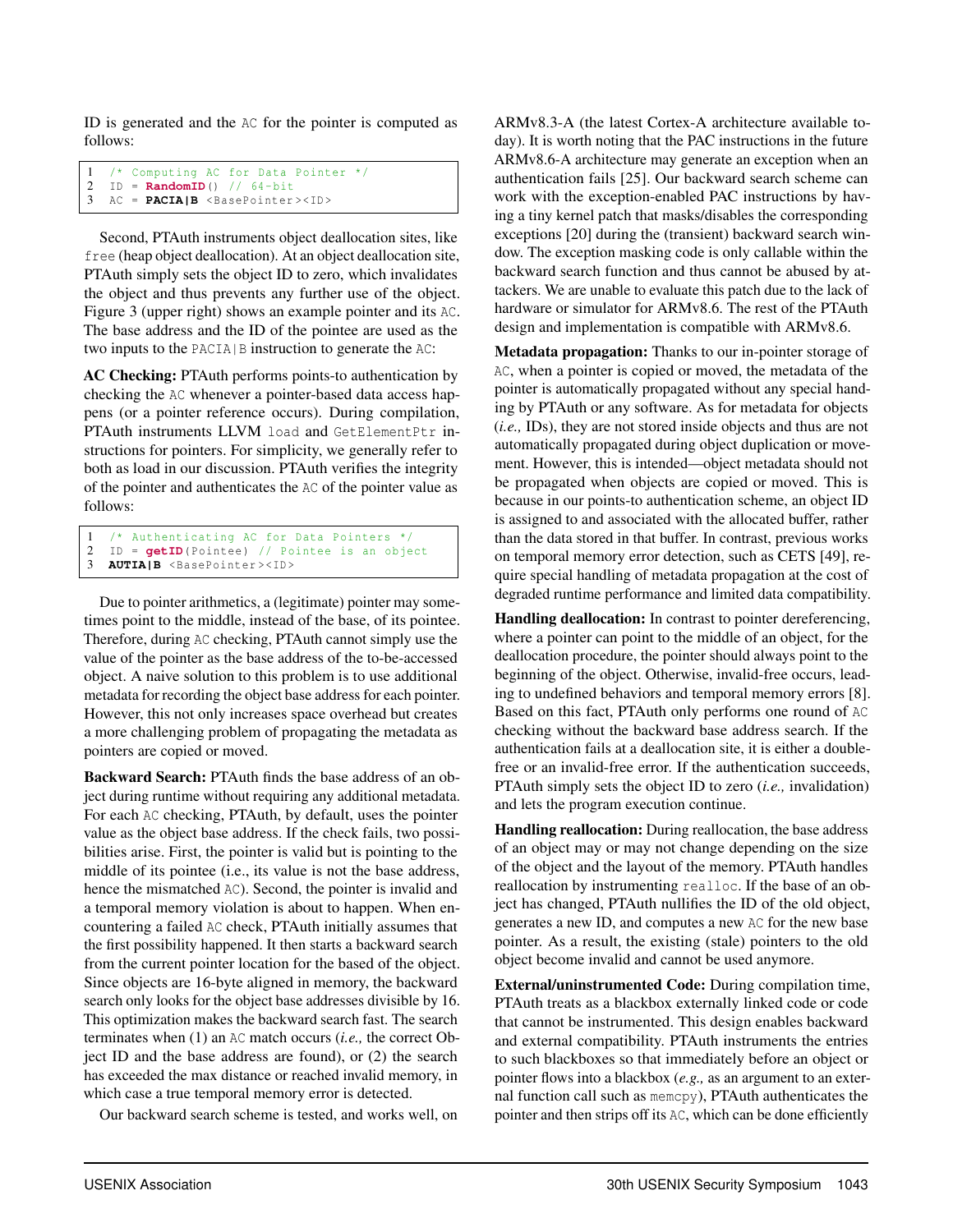|                                | <b>CETS [49]</b>                 | DangNull [44]       | DangSan [62]        | CRCount [58]                 | <b>PTAuth</b>            |
|--------------------------------|----------------------------------|---------------------|---------------------|------------------------------|--------------------------|
| Allocation                     | Generate lock & key              | Register pointer    | Register pointer    | Generate reference counter   | Generate ID $&AC$        |
| Pointer dereference: *p        | Comparison of key and lock value | No check            | No check            | No check                     | Points-to authentication |
| Copy ptr arithmetic: $p = q+1$ | Propagate lock address and key   | Update register ptr | Update register ptr | Update reference counter     | No cost                  |
| Deallocation                   | Invalidate lock                  | Invalidate pointers | Invalidate pointers | Delayed deallocation         | Invalidate ID            |
| Memory overhead                | $O$ (# pointers)                 | $O$ (# pointers)    | $O$ (# pointers)    | $O$ (# pointers) + Mem leaks | $O$ (# objects)          |
| Metadata handling              | Disjoint                         | Disjoint            | Disjoint            | Disjoint                     | Inline                   |
| Metadata safety guarantee      |                                  |                     |                     |                              |                          |

Table 2: Comparison of our approach with the closely related works, in terms of the use/check, management, and protection of the metadata.

using the XPAC instruction. Conversely, when a pointer returns from a blackbox, PTAuth generates the AC for it, whose subsequent uses are subject to checks.

#### 3.6 Optimizations

Unnecessary Checks: We optimize the instrumentation strategy by avoiding insertions of unnecessary checks during compilation. The optimization is inspired by the fact that, for any valid pointer, UAF and other temporal memory violations cannot happen through the pointer until it is being freed or later. Therefore, it is not necessary to perform points-to authentication on any use of a pointer that can only take place before the pointer is freed. Obviously, detecting all such pointer uses in a program is an untractable problem [43, 55], which requires perfect alias analysis. However, we can solve this problem within the scope of a function by performing conservative intra-procedural analysis. By tracking a pointer's def-use chain inside a function, we can identify a set of use sites where the pointer and its aliases have not been free or propagated out of the function. PTAuth can safely ignore these use sites during instrumentation (*i.e.,* no runtime check is needed).

```
1 void quantum_gate2 (quantum_reg *reg){
 2 int i, j, k, iset;
 3 int addsize=0, decsize=0;
 4
 5 if(reg->num > reg->max)<br>6 printf("maximum".r
                     printf("maximum",reg->num);
 7
 8 else {
9 for(i=0; i<(1 << reg->hashw); i++)<br>10 \leftarrow \leftarrow \leftarrow \leftarrow \leftarrow \leftarrow \leftarrow \leftarrow \leftarrow \leftarrow \leftarrow \leftarrow \leftarrow \leftarrow \leftarrow \leftarrow \leftarrow \leftarrow \leftarrow \leftarrow \leftarrow \leftarrow \leftarrow \leftarrow \leftarrow \leftarrow \leftarrow \leftarrow \leftarrow \leftarrow\text{reg}-\text{hash}[i] = 0;\frac{11}{12}for(i=0; i <reg->size; i++)
13 quantum_add_hash(reg->node[i].state , i,
                          reg);
14
```
Figure 4: Optimization in PTAuth. This example shows that the reg pointer is used multiple times in this function. Since the pointer is authenticated before passing to the quantum\_gate2 function, no check on it is needed until Line 13 where the pointer is passed to another function as an argument. Due to the limitation of intra-procedural analysis, we cannot track the pointer into the quantum\_add\_hash function to make sure that it is not being freed. Therefore, After this point, all the temporal checks will be in place.

Figure 4 demonstrates an example of how redundant checks

are removed by optimization. In this example, all checks on reg up to Line 13 are unnecessary and are omitted by PTAuth. Note that this optimization only works on singlethreaded programs. We also extend this optimization to the implementation level. Some frequently used *glibc* functions such as printf and strcpy never free pointers passed to them as parameters. Therefore, we whitelist such functions and allow the intra-procedural discovery of safe pointer uses to continue beyond such functions.

Global objects: Performing temporal checks on pointers to global objects is also unnecessary because such objects are never deallocated. PTAuth detects those address taken global objects that can be determined statically during the compiletime and remove the checks for them.

#### 3.7 Design Comparison

In Table 2, we compare PTAuth with closely related works in terms of the use/check, management, and protection of the metadata. PTAuth uses inline metadata, which makes the access fast because no heavy lookup is needed. Thanks to the inline metadata, the memory overhead of PTAuth is low and there is no complex handling needed for pointer arithmetics and metadata propagation. PTAuth uses PAC to compute and secure metadata without requiring external spatial safety schemes.

#### 4 Security Analysis

An attacker may attempt to evade PTAuth with the goal of causing temporal memory corruption without being detected. We analyze the possible attacks permitted by our threat model and explain how the design of PTAuth prevents them. Since PTAuth performs load-time authentication and our threat model assumes attackers capable of arbitrarily writing to data memory (*e.g.*, by exploiting certain vulnerabilities), the attacker essentially needs to somehow generate the correct AC for the data pointer that she writes before the data is used by the target program or checked by PTAuth. We note that code inject or modification is not allowed under our threat model thanks to DEP and the read-only code region. We identify the following ways that attackers may try to forge the AC.

Directly generating AC: One intuitive evasion of PTAuth is to generate the AC for the attacker-supplied data, either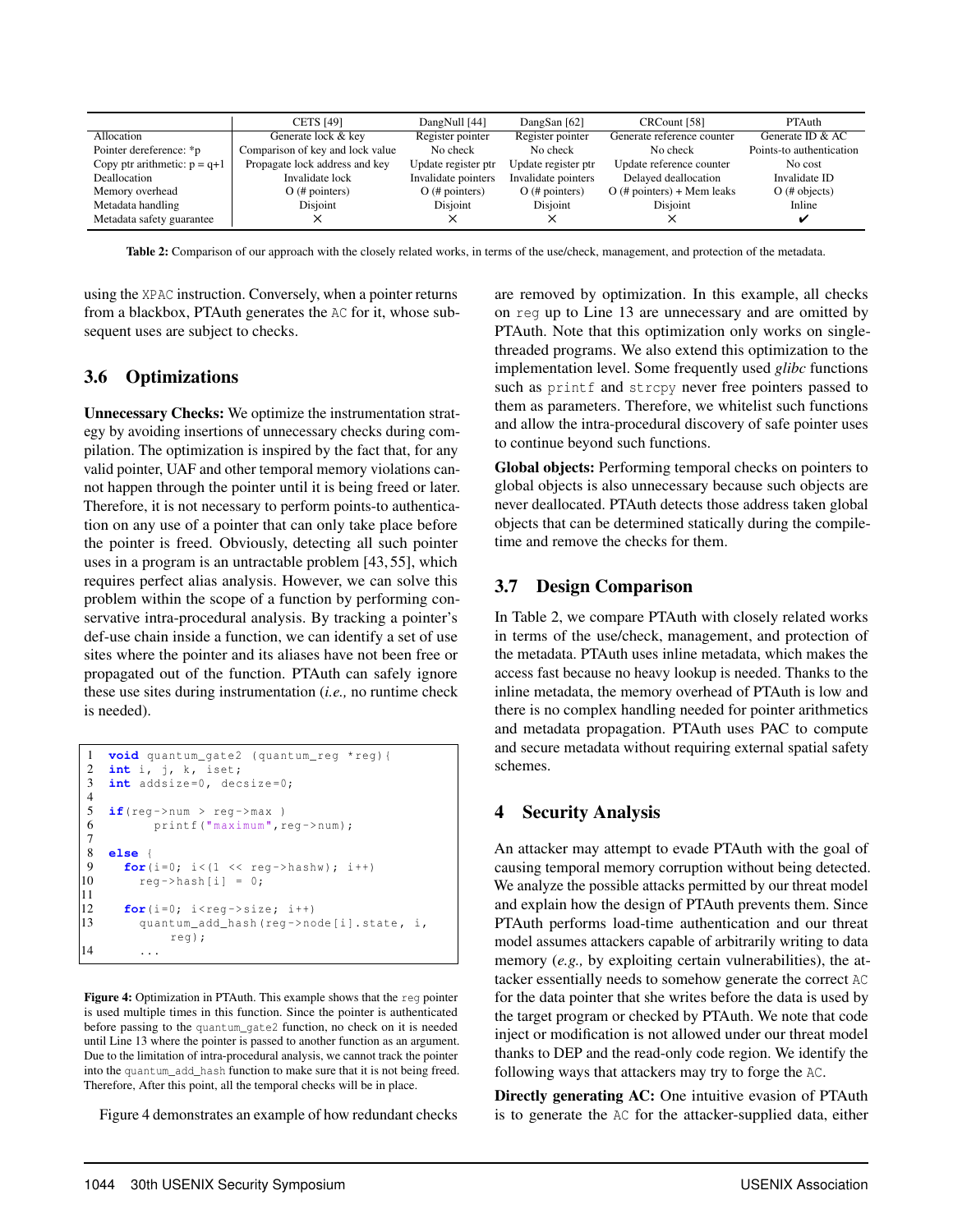offline or dynamically. Offline AC generation does not work because the set of keys used for calculating AC is dynamically generated for each program execution or process and is not static. Alternatively, the attacker may try to directly generate AC on the fly while the target program is running. This is impossible either because the PAC keys are stored in the special CPU register and not accessible from the user space, even if the attacker has the arbitrary memory read capability. Moreover, the attacker cannot inject code and thus cannot directly calculate AC using injected PAC instructions. Also, brute-force is not applicable in this context because one wrong guess can lead to a crash of the process.

Reuse PAC instructions: The attacker's next possible move could be to reuse the existing PAC instructions already loaded in the memory (*e.g.,* those used by PTAuth) for calculating AC on injected data. However, our system can easily get merged with the standard use of PAC for protecting code pointers as well. Therefore, code reuse attacks are prevented thanks to the code pointer integrity check by PAC (*i.e.,* any corrupted return addresses or call/jump targets trigger authentication failures and are detected before the program control flow is hijacked).

ID spray: Another possible attack vector is spraying the ID into the object to misguide the dangling pointers that are pointing to the middle of object. The design of PTAuth considers this attack. Since the AC is bound to the beginning address of an object, even if the correct ID is found in the middle of object, the authentication will fail.

#### 5 System Implementation

We built a prototype for the PTAuth system, including (*i*) a customized compiler for instrumenting and building PTAuthenabled programs, (*ii*) a runtime library, linked to instrumented programs, for performing dynamic AC generation and authentication, and (*iii*) a set of bootloader and Linux patches necessary for configuring the CPU and enabling the PAC feature [15, 19]. All the system components are implemented in C/C++ with a small set of inline assemblies that directly use the PAC instructions. The PTAuth LLVM pass is approximately 2K lines of C++ code and the runtime library is 1K lines of C code. The current implementation supports C programs. It is based on ptmalloc memory allocator from *glibc*. It supports all common memory allocation APIs, such as malloc, calloc, realloc and free.

Customized Compiler: Our compiler is based on LLVM 6.0, which already has basic assembler and disassembler support for PAC on ARMv8.3-A. We built the code analysis and instrumentation logic (§3.5) into an LLVM transform pass. It operates on the LLVM bitcode IR. At each instrumentation site, such as pointer load and store, it inserts a call, based on the type of the instrumented instruction, to the PTAuth runtime library.

Runtime Library: The runtime AC checking logic is built into a dynamically linkable library. It exposes the call gates for the instrumented code to invoke the AC generation and authentication routines. These routines calculate or check AC for different scenarios, as describe in §3.4 and §3.5. The library does not maintain any data internally thanks to the inplace storage of AC and the OS-managed PAC keys. Therefore, no data inside the library needs to be protected or verified. However, we do enable code pointer integrity checking using PAC when compiling the library, which ensures that no control flow hijacking can occur while the library code is running.

OS and bootloader patches: By default, PAC instructions (except for PACGA and XPAC) are disabled. According to the ARMv8 reference manual [18], to use all PAC instructions and the corresponding key slots, the OS needs to set to 1 the EnIA, EnIB, EnDA, EnDB fields in the SCTLR\_EL1 register. Additionally, the SCR\_EL3.APK and SCR\_EL3.API registers need to be set to 1 during the system booting stage. These configurations are necessary to fully enable the PAC hardware extension. The OS also needs to generate and manage PAC keys for each process (only OS or code running at EL1 is allowed to manage PAC keys). We implemented these configurations and tasks via two small patches to the bootloader [19] and the Linux kernel. These small patches do not interfere with any bootloader or OS functionalities because (*i*) the configured register fields are reserved exclusively for PAC, and (*ii*) the added PAC key management routine does not interact with the rest of the OS.

We built the patched bootloader and kernel into a system image, which was then installed on the ARMv8.3-A FVP. As discussed in §2.3, FVP is the functional-accurate wholesystem simulator for ARM architectures, which emulates processors, memory, and peripherals. We used this prototype and environment for evaluating PTAuth.

## 6 Evaluation

In this section, we evaluate the prototype of PTAuth in terms of security, runtime overhead and memory overhead. The security evaluation (§6.2) was conducted on the ARM FVP simulator. The performance evaluation (§6.3) was performed on a Raspberry Pi 4 with ARMv8-A Cortex A53 processor (1.5GHz) and 4GB memory, running Gentoo 64-bit Linux (v4.19). We explain the rationale behind this setup in §6.1.

Our experiments aim to show: (*i*) whether PTAuth detects temporal memory corruptions such use-after-free, doublefree and invalid-free; (*ii*) how much performance overhead PTAuth incurs during runtime; (*iii*) how much memory overhead PTAuth incurs during runtime. We used Juliet test suite [33] and four real CVEs for security experiments. To evaluate the runtime and space overhead, we used SPEC CPU2006.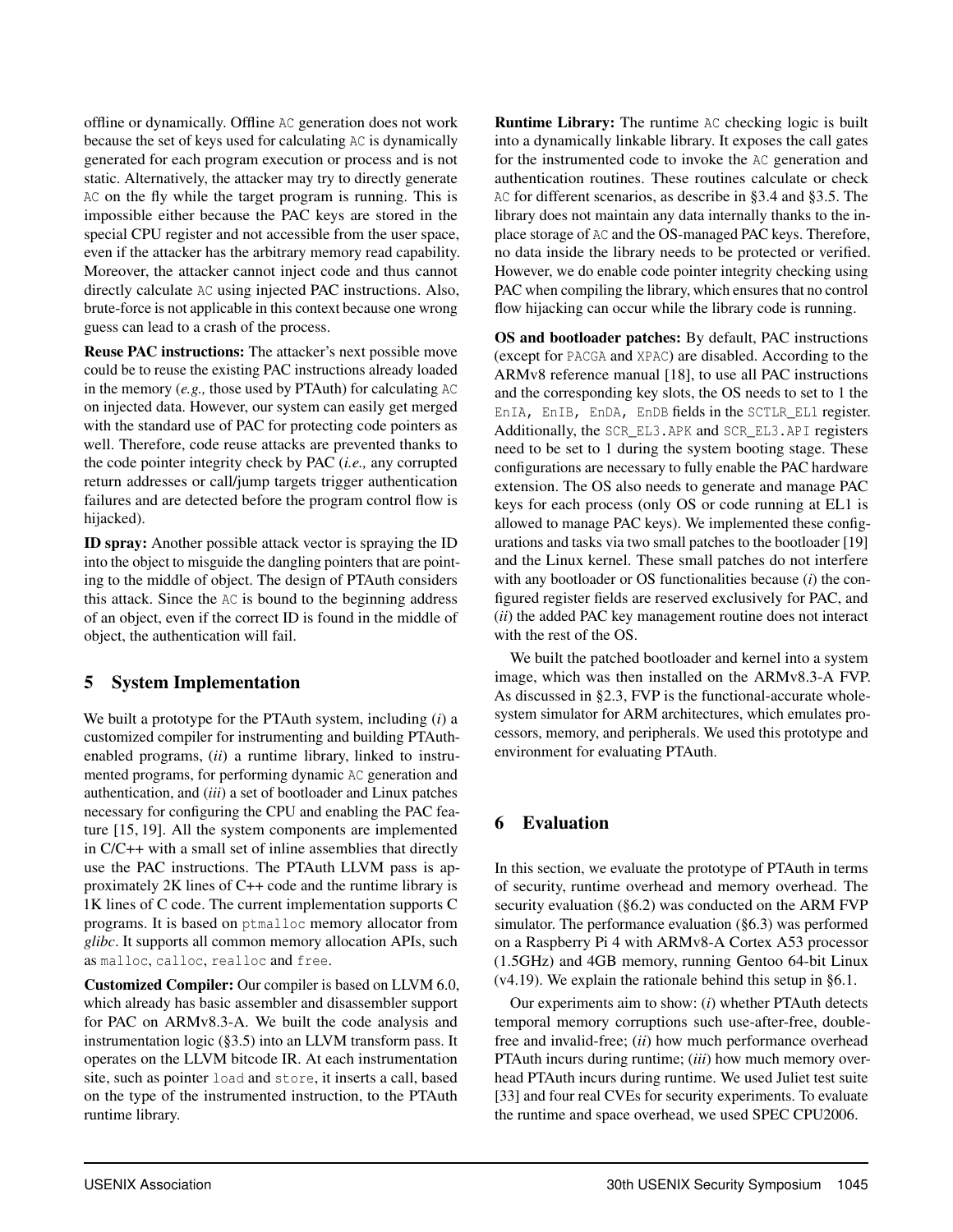```
1 long MASKBITS = 0b000...000111111111111111111;<br>2 void* pacia(void* ptr.int id){
2 void* __pacia(void* ptr,int id){
        3 long ptrbits = (unsigned long)ptr &
             MASKBITS;
4 long idbits = id & MASKBITS;
5 long signature = ptrbits \hat{ } idbits;<br>6 signature = signature << 48;
        signature = signature << 48;
7 unsigned long ptrWithSign = (unsigned
             long) ptr | signature;
8 return (void*)ptrWithSign;
9 }
```
Figure 5: Software implementation of PACIA instruction as a function.

## 6.1 Experiment Setup and Methodology

We performed the security evaluation (§6.2) on the FVP simulator that supports PAC. At the time of writing, no publicly available development board supports ARMv8.3 or PAC instructions. Although Apple's A12 Bionic SoC supports PAC instructions, it is a proprietary implementation and we were not able to instrument and run the benchmarks on top of that. We patched the bootloader and OS in the FVP image as described in §5.

We conducted the performance evaluation (§6.3) on a Raspberry Pi 4 (ARMv8-A Cortex A53), rather than FVP. This change of platform is necessary because the benchmarks (SPEC CPU2006) are too heavy to run on the FVP—they often crash or halt the simulator. To allow PTAuth to run on the Raspberry Pi, which does not support PAC, we implemented in software the three PAC instructions used by PTAuth, namely PACIA, AUTIA, and XPAC. The input/output syntax of these functions is identical to that of the original PAC instructions. Figure 5 demonstrates the implementation of PACIA instruction as a C function. The other PAC instructions are implemented based on PACIA. It is worth noting that our software PAC implementation does not contain the exact cryptographic algorithm (*QARMA*) used in PAC instructions. This is because a software implementation of *QARMA* would be much slower than the hardware implementation and thus make it difficult to measure the real performance overhead caused by PTAuth. Instead, we chose a simple encryption and AC computation, keeping the overhead comparable to hardware-based encryption and allowing the performance evaluation to focus on the overhead of PTAuth itself.

Our implementation of PTAuth uses a compile-time flag to indicate whether the compiled binary should use softwareemulated PAC or hardware-based PAC instructions. Figure 6 shows an example of the inline assembly.

## 6.2 Security Evaluation

The security evaluation is a functional test and serves two purposes: (1) testing PTAuth's compatibility with the underlying hardware feature, namely PAC, and (2) testing PTAuth's detection of temporal memory corruptions and its robustness



Figure 6: When the PACENABLED flag is enabled during the compile-time, actual PAC instructions are generated for the final binary. Otherwise, software implementation of the corresponding instructions is invoked. This implementation helps to test the design on an SoC that does not support the ARMv8.3 instruction set.

| Vulnerability  |     | $CWE Cat.$ # of Prog. | PTAuth PAC / PARTS [45] |
|----------------|-----|-----------------------|-------------------------|
| Double-Free    | 115 |                       |                         |
| Use-After-Free | 416 |                       |                         |
| Invalid-Free   | 761 |                       |                         |

Table 3: Selection of 150 vulnerable programs from the Juliet Test Suite and detection results.

against evasions. Similar to the previous work [45], we chose the ARM FVP simulator for this functional test because no development board with PAC extension exists at the moment and FVP includes ARM's official and fully functional PAC simulation.

We performed the security evaluation using 150 C programs selected from the NIST Juliet test suite [33]. We chose the Juliet Suite for two reasons. First, it is the largest of its kind and contains both vulnerable and non-vulnerable versions of programs. The vulnerable programs, covering the common types of temporal memory corruptions, are ideal for our security evaluation. We used the non-vulnerable/patched counterparts for a compatibility test. Second, unlike the generic CPU benchmarks, the test programs in Juliet were made for security testing without being computationally demanding. They run smoothly on FVP, which is a whole-system (slow) simulator and cannot run computation-intensive programs without halting or crashing. Therefore, using the Juliet programs allows us to focus on evaluating PTAuth in terms of security while avoiding high computation loads that FVP cannot handle. We conducted a separate performance evaluation of PTAuth (§6.3) using much demanding CPU benchmarks.

The 150 Juliet tests include double-free, use-after-free and invalid-free bugs. Table 3 shows the CWE (Common Weakness Enumeration) categories and the number of Juliet tests selected in each vulnerability category. When running with PTAuth enabled, the vulnerable programs all terminated immediately before the bugs were triggered. We also ran the non-vulnerable/patched version of the test programs with PTAuth enabled. All these programs finished properly with-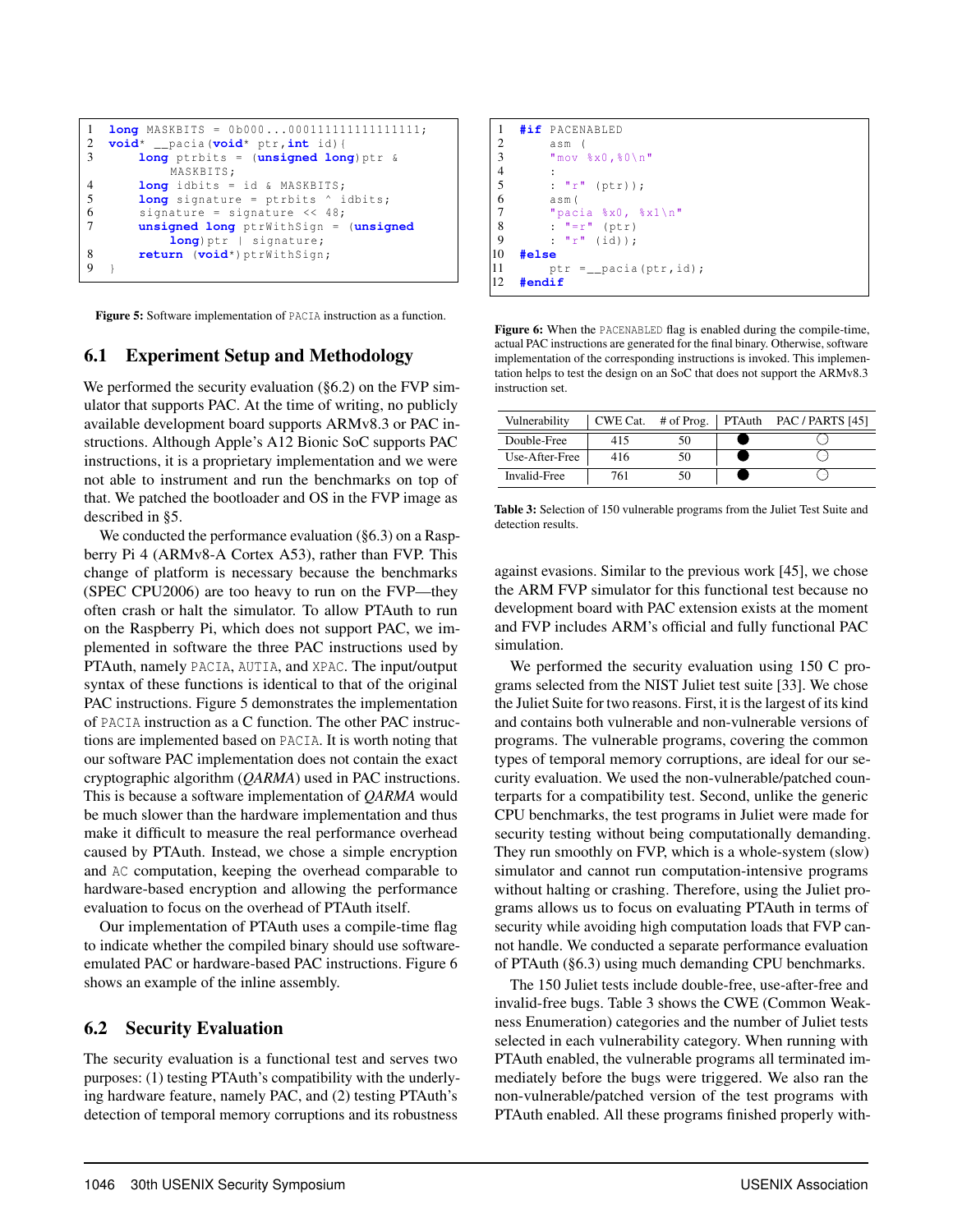| Application | CVE.          | Vulnerability Type | Detection |
|-------------|---------------|--------------------|-----------|
| libpng      | CVE-2019-7317 | UAF                |           |
| sqllite     | CVE-2019-5018 | UAF                |           |
| curl        | CVE-2019-5481 | DE                 |           |
| libgd       | CVE-2019-6978 | DE                 |           |

Table 4: Effectiveness of PTAuth for detecting real-world vulnerabilities.

out any crash or halt. The result shows that PTAuth achieved a 100% detection accuracy and did not cause any compatibility issues: it did not miss a single temporal memory corruption in any category; it did not alert or crash the programs when no temporal memory corruption was triggered.

The right-half of Table 3 shows a comparison between PTAuth and PAC/PARTS [45]. PAC and PARTS were not designed for detecting temporal memory corruptions and therefore cannot detect any. This comparison underlines our novel use of PAC for addressing a critical security vulnerability class, which is not considered or detectable by the original design of PAC or previous work using PAC.

Case study of real-world vulnerabilities: Besides the Juliet test programs, we also surveyed four recent temporal memory corruption vulnerabilities in real software (Table 4). Since FVP cannot run these entire programs, we performed a manual analysis and verified that PTAuth can prevent the exploitations of all these vulnerabilities. For instance, To exploit CVE-2019-5481, an attacker sends a crafted request, which realloc() fails to handle. On the exit path, the pointer is freed. During the cleaning phase, the pointer is freed one more time. Since these two steps are far apart, programmers can easily miss the bug. When PTAuth is enabled, the ID of the object is changed after the first free and thus causes an authentication failure when the second free is about to happen.

Take CVE-2019-7317 as another example, shown in Figure 7. Line 5 indirectly calls png\_image\_free\_function, which frees the memory referenced by  $arg$ , an alias of image. Later, Line 7 dereferences image, resulting in use-after-free. This bug can be extremely difficult to discover either manually or using analysis tools, due to the layers of function and object aliasing. PTAuth handles aliasing naturally thanks to its points-to authentication scheme. PTAuth can catch this bug right before it is triggered due to the AC mismatch.

Robustness evaluation: We created a small set of programs that contain both temporal and spatial memory corruptions to evaluate the robustness of PTAuth. This scenario is analogous to the real-world attacks where a powerful attacker can exploit arbitrary memory write and temporal memory corruptions. We selected 30 programs from Juliet test suite in 3 different categories. Then, we injected memory overwrite vulnerabilities such as buffer-overflow to them, which allow an attacker to overwrite the PTAuth metadata. Such an attacker can bypass previous protections, such as CETS, which simply

```
1 \text{ if} (result != 0)
\begin{matrix}2\\3\end{matrix}image -> opaque ->error_buf = safe\_impbuf;4 // calling png_image_free_function ()
         indirectly
5 result = function (arg);
6 }
7 image ->opaque ->error_buf = saved_error_buf;
```




Figure 8: Runtime overhead (95% confidence interval) on SPEC CPU2006 and comparison with CRCount, DangSan and CETS.

compare the plain ID of the key and object. However, the attacker cannot bypass PTAuth because she cannot generate valid AC without knowing the secret PAC key. As expected, we triggered those vulnerabilities and PTAuth detected all.

#### 6.3 Performance Evaluation

We had to switch from the FVP simulator to a Raspberry Pi 4 (ARMv8-A Cortex A53) for conducting the performance evaluation because the simulator could not run computationintensive benchmarks. Due to the lack of hardware support for PAC on the Raspberry Pi SoC, we used our own software implementation of PAC in this evaluation. This experiment provides an upper bound of the performance overhead of PTAuth (*i.e.,* the overhead should be lower on devices with hardware PAC support).

We tested PTAuth on the SPEC CPU2006 benchmarks. They are appropriate for the performance evaluation since they are memory- and CPU-intensive. Figure 8 shows the runtime overhead of PTAuth with 95% confidence interval. The interval bars are barely visible in the figure due to the relatively stable results. Figure 13 in Appendix A shows more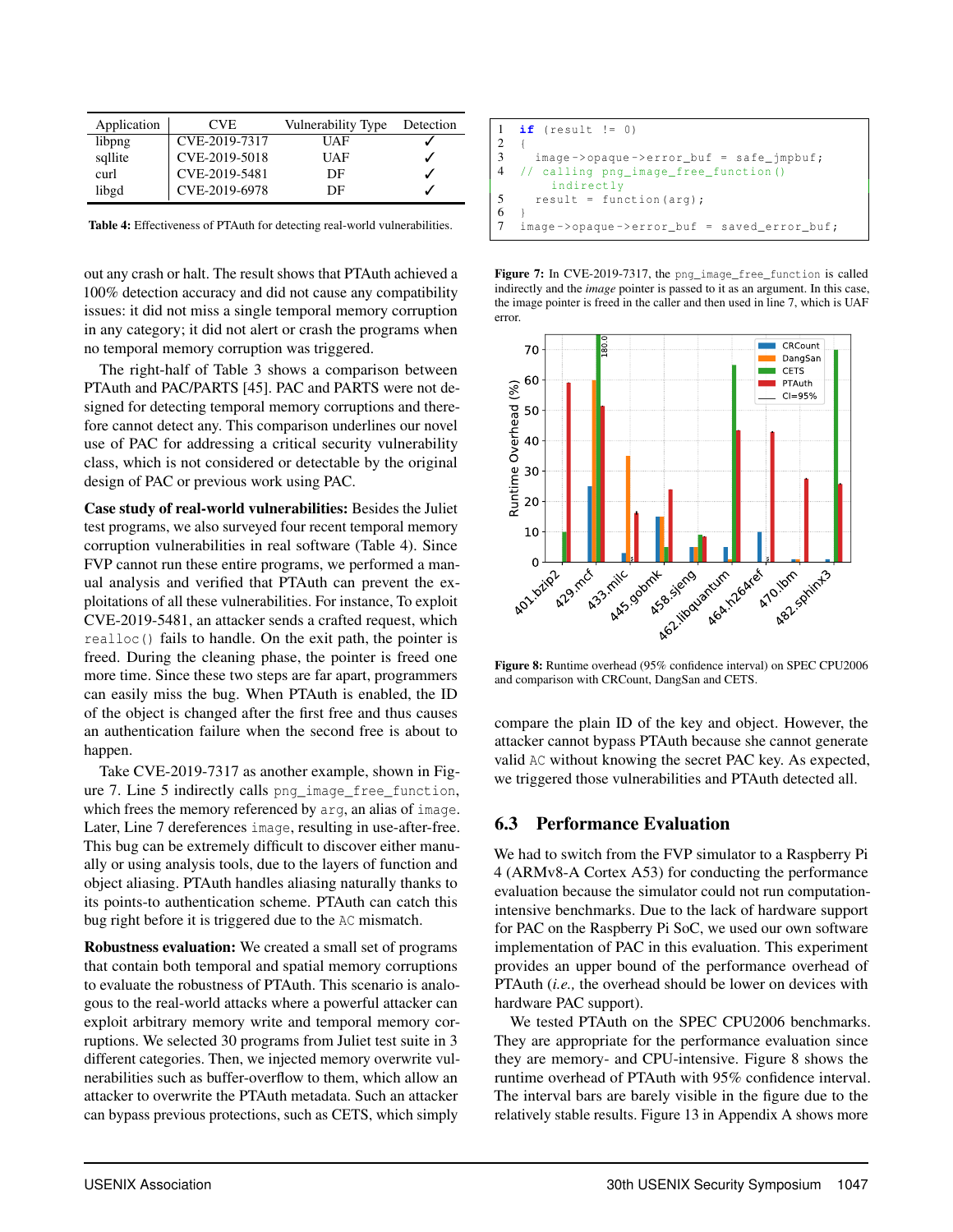clearly, for each benchmark, the concentrated distribution and the narrow standard deviation of the measured overhead. The overhead varies across different benchmarks because the use of data pointers and dynamically allocated objects in some benchmarks is more prevalent than in other benchmarks. For instance, although *mcf* is a small program, it uses many data pointers and requires more AC checks than other benchmarks.

We compared PTAuth with the closely related works, including CRCount [58], DangSan [62], and CETS [49]. These prior techniques are either based on pointer invalidation or object (lock) invalidation. In our comparison, we skipped DangNull [44] because DangSan outperforms it. Since the source code of CRCount is not available and DangSan and CETS are not compatible with the ARM architecture, we used the reported numbers in the papers for comparison. The nine C benchmarks in Figure 8 were selected because they are both compatible with our current implementation and were used in the previous works. We note that the compared papers did not use the same set of benchmarks in their evaluation. Some of them did not report the performance numbers for all nine benchmarks. For example, CETS was not evaluated on 433.milc and 464.h264ref.

The geometric mean overhead of PTAuth on all benchmarks is 26%. The number around 5% for CRCount, 1% for DangSan, and 10% for CETS. Although PTAuth appears to incur much higher overhead than the others, we note that this comparison is not completely fair because, unlike PTAuth, the other systems require external protection of their metadata (*e.g.,* bound checkers), which incurs additional overhead not captured in this comparison.

For this reason, we conducted another experiment, where we added the reported runtime overhead of SoftBound [48] to the overhead of DangSan, CRCount and CETS. This combined overhead represents what these systems would incur when they are deployed with the required external protection and made as robust as PTAuth. The results are shown in Figure 9. Only three of the nine benchmarks were tested in [48] and thus were included in this comparison. Clearly, PTAuth incurs much less overhead than the other systems on two out of the three benchmarks.

Statistical significance: To prove that our performance result is statistically significant, we perform the following hypothesis testing and show that the performance overhead of PTAuth has a statistically significant upper bound at 42% (with a Pvalue under 0*.*05). We construct the *Null Hypothesis* that "the runtime overhead of PTAuth is not below 42%". We show below that this Null Hypothesis can be rejected. We calculate the Z-score  $=\frac{M-\mu}{g}$ , where *M* is the measured average runtime *n* overhead of PTAuth (i.e., 33.2%),  $\sigma$  is the standard deviation of the measured overheads (i.e., 0.159), *n* is the sample size (i.e., 9), and  $\mu$  is the overhead bound stated in the Null Hypothesis (i.e.,  $42\%$ ). The calculated Z-score is  $-1.66038$ . Its corresponding P-value is 0*.*04846, which is below the widely



Figure 9: Runtime overhead of temporal memory corruption detectors when they are combined with SoftBound to protect their metadata. PTAuth is a stand-alone system and does not need an external system to protect its metadata.

accepted significance level of 0*.*05. The result of this hypothesis testing shows that a statistically significant upper bound for PTAuth's overhead can be established at 42%.

Backward search overhead: Backward search incurs the worst-case runtime overhead when many large memory objects exist with many sub-objects referenced directly by pointers. However, in practice, we observed that this worst-case scenario is quite rare and the overhead of backward search is generally low. Figure 10 shows the overhead caused by backward search in each benchmark, as part of the overall overhead. The main reason for the low overhead of backward search is that most large objects are of struct type. The fields/subobjects of the large objects are often accessed via an index from the beginning of the large objects, rather than direct or calculated pointers to the middle of the objects. Therefore, no backward search is needed for those accesses to fields or subobjects. Also, pointer arithmetics is not frequently used in the benchmarks and regular programs. However, 401.bzip2 and 462.libquantum contain more pointer arithmetic operations than other benchmarks. Furthermore, our optimization (§3.6) removes some unnecessary checks on pointers.

Overhead under fixed-cycle PAC emulation: In addition to evaluating PTAuth's performance using our software implementation of PAC, we conducted another experiment to estimate the performance of PTAuth running on future hardware with PAC support. This additional experiment was inspired by PARTS [45], where we used equal-cycle NOP instructions to replace PAC instructions (assuming each PAC instruction takes 4 CPU cycles as per [45]). Unlike PARTS, our system cannot fully function when PAC instructions are simply replaced with NOPs. This is because the backward search technique requires correct AC produced by PAC instructions. Therefore, in this experiment, we disabled the backward search and the corresponding checks on sub-objects. This experiment is only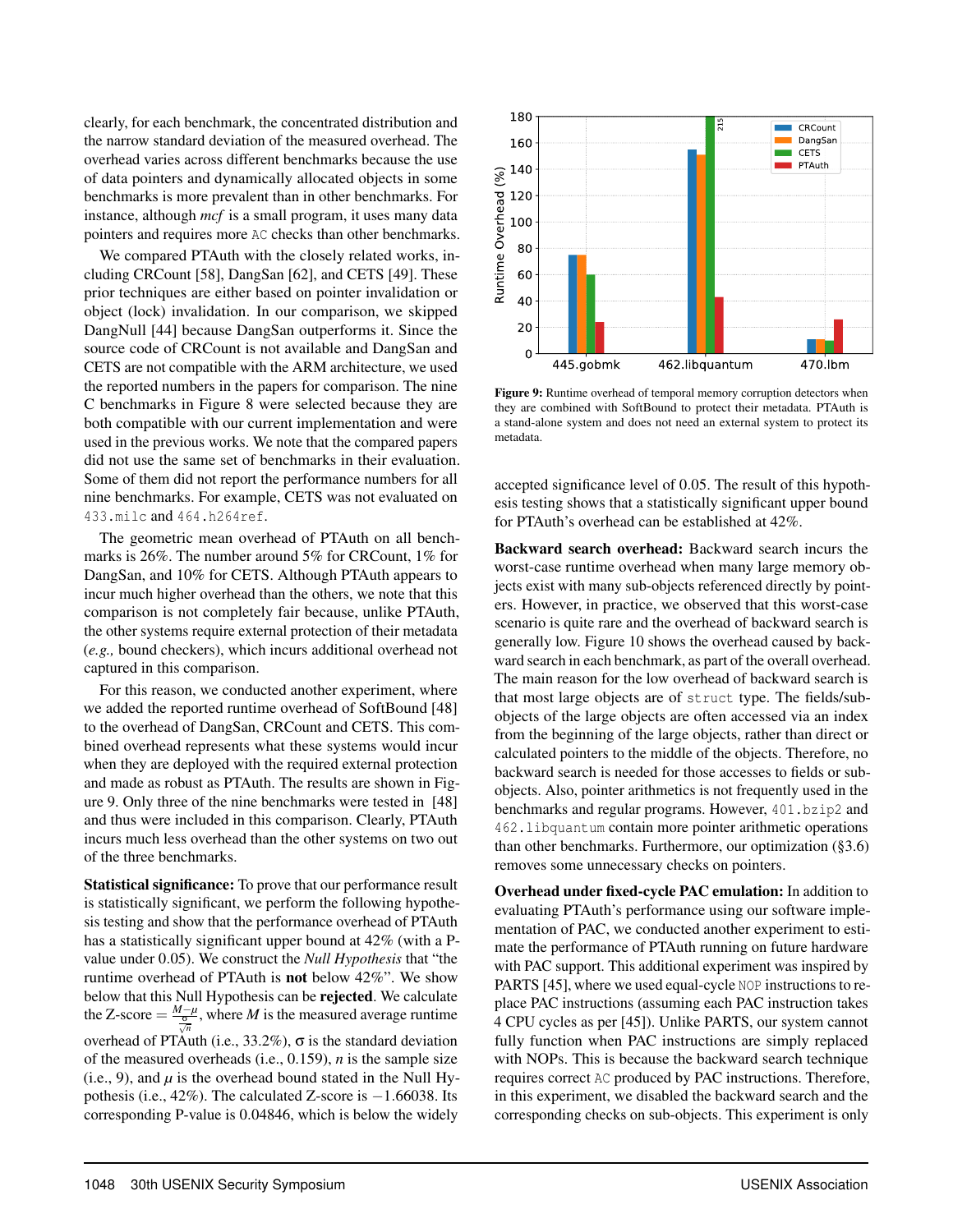

Figure 10: The overhead of backward search in each benchmark.



Figure 11: The overhead of PTAuth with 4 CPU cycles and non-optimized implementation

meant to complement the main performance evaluation (the one using the software-based PAC). Figure 11 shows the runtime overhead on the benchmarks assuming each PAC instruction takes exact 4 cycles. Base on this result, we expect the runtime overhead of PTAuth to decrease to 20% when PTAuth runs on devices that support hardware PAC.

Optimization benefit: In order to measure the effectiveness of the optimization described in §3.6, we disabled the optimization during the instrumentation and conducted the experiment again. Figure 11 shows the benefits of the optimization. As expected, the intra-procedural analysis for eliminating unnecessary checks reduces, on average, 72.8% of the overhead.

Memory overhead: In our design, pointer metadata is stored in the unused bits of a pointer and requires no extra memory. The only source of PTAuth's memory overhead is the extra 8-



Figure 12: Memory overhead on SPEC CPU2006 and comparison with CRCount and DangSan. CETS have not reported any memory overhead.

byte memory allocated for storing each object ID. We reduce this memory overhead based on the following observation. The ptmalloc allocator in the *glibc* of Linux appends extra paddings to objects when object sizes are not 32-byte aligned. For instance, when a 16-byte object is allocated, it is padded to 32 bytes. For objects with such paddings, PTAuth makes use of the padding bytes for storing object IDs, without requiring additional memory space.

To evaluate the memory overhead of PTAuth, we measured the maximum resident set size (Max RSS) of the instrumented SPEC CPU2006 benchmarks. Max RSS (*i.e.,* the peak physical memory allocation for a process) is the metric used by related works. We adopted the same metric to perform a fair comparison. Figure 12 illustrates the memory overhead caused by PTAuth, DangSan, and CRCount on each benchmark. The geometric mean of PTAuth's memory overhead is 2%. This number is 2% for CRCount and 15% for DangSan. CETS did not report memory overhead.

In addition to maximum RSS, we also measured the memory overhead of PTAuth in terms of mean RSS, a metric that captures the memory usage throughout the entire process execution, as opposed to the peak usage at one moment. We calculated mean RSS by taking RSS every five seconds during the lifetime of a process and then computing the mean. The mean RSS overhead of PTAuth is 1%. The related works did not report this number and thus cannot be compared with in this regard.

#### 7 Discussion and Limitation

Multi-threading: Similar to previous works, the current PTAuth prototype does not support multi-threaded programs, mostly due to implementation-level simplifications. To make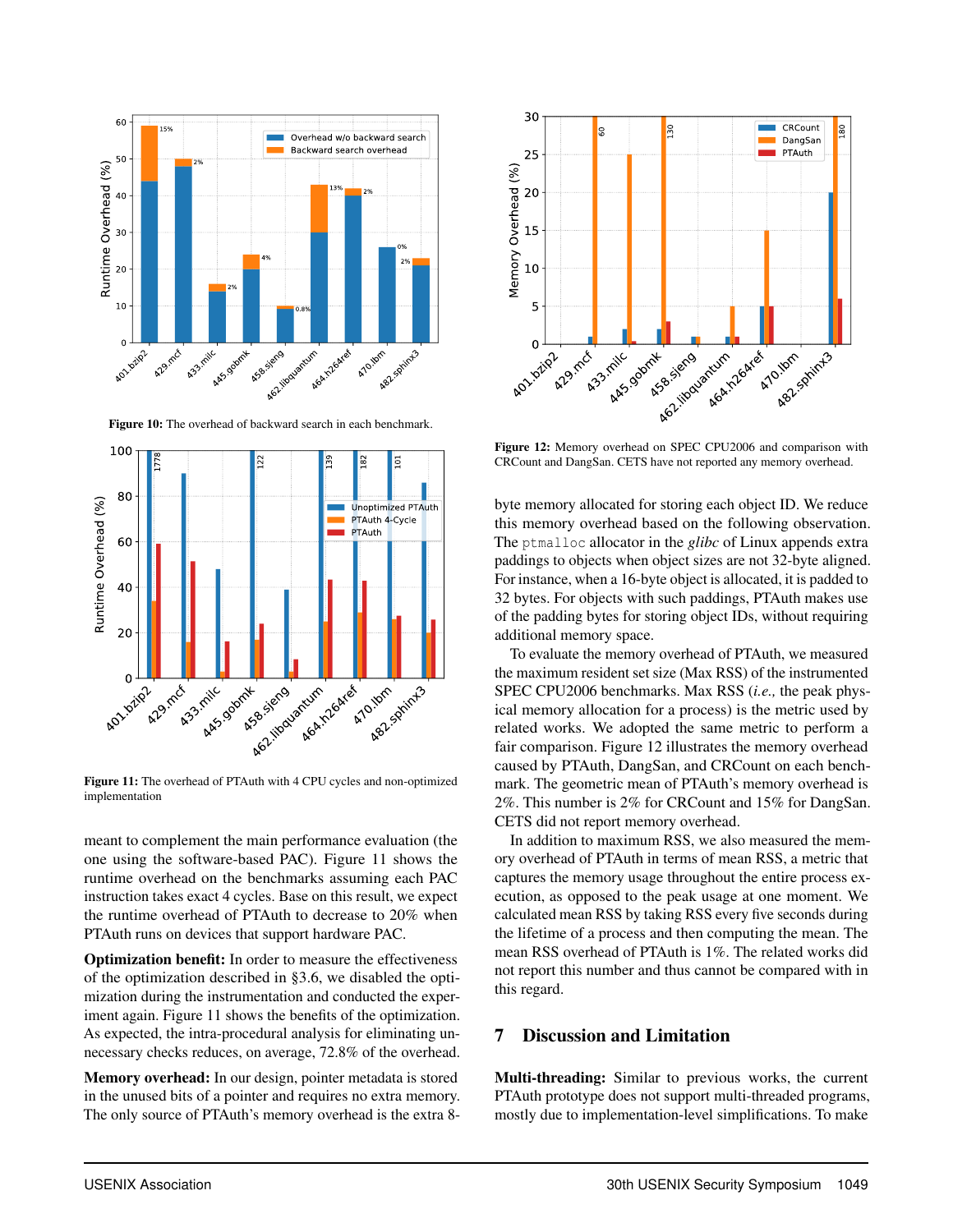PTAuth work on multi-threaded programs, each memory (de)allocation and the resulting metadata updating operation need to be atomic, or the metadata protected by a lock. Without the atomicity or synchronization, PTAuth's metatdata may become stale or invalid when a race condition occurs, leading to missed or falsely detected temporal memory errors. It is worth noting that the unnecessary check removal (one optimization discussed in §3.6) is not threading-safe and needs to be disabled on multi-threaded programs.

Stack use-after-free: Since the deallocation of stack objects is implicitly triggered by function returns, double-free bugs cannot happen to stack objects. However, use-after-free bugs on stack objects, though uncommon, may happen when the address of a stack object is taken and stored in a global variable that is later mistakenly freed. The current design of PTAuth is focused on detecting heap-based temporal errors, which are more prevalent and critical than stack-based use-after-free. In theory, PTAuth can be extended to detect the latter as follows.

We refer to stack objects referenced by global pointers as address-taken objects (*i.e.,* stack objects potentially vulnerable to use-after-free). Since object allocation and deallocation on the stack are different from those on the heap, protecting address-taken objects require special treatment. First, PTAuth needs to identify address-taken objects in stacks via a simple intra-procedural data-flow analysis. Then, PTAuth needs to allocate extra 8 bytes at the beginning of each address-taken object. This extra header is used for storing the metadata, which is initialized upon the creation of the stack frame (*i.e.,* in the prologue of the corresponding function). PTAuth also needs to instrument address-taken operations on stack objects to generate AC for the resulting pointers. The authentication scheme for address-taken objects on stacks and their pointers is the same as the scheme for heap objects and pointers. Finally, PTAuth needs to invalidate all metadata of addresstaken objects in a function epilogue, similar to what it does upon heap object deallocations.

PAC instructions: In the current implementation, we have used both PAC instructions and the software emulated implementation of the instructions. We used the FVP simulator to run the PAC instruction. However, FVP is not a performance aware simulator. It does not model cycle timing and all the instructions are executed in one processor clock cycle [21]. We also observed that large benchmarks halt the FVP which prevented us from running performance experiments on it. Since A12 Soc is proprietary and there is no public SoC available to test the implementation, the reported runtime overhead is anticipated to be different in real hardware. In other words, the actual PAC instructions are expected to be faster than the software emulated instructions.

We leave these limitations for future work when the real hardware is available.

#### 8 Related work

Safe C: Memory corruption bugs are highly diverse and commonly targeted by software attacks [61]. Prior work introduced memory safety to the C language via a safe type system [39, 42, 50, 60]. These safe languages are immune to temporal vulnerabilities. However, they either impose a significant amount of memory and runtime overhead or they are not applicable to protect legacy C/C++ codes. For instance, Cyclone [42] is a safe dialect of C which is is not applicable to protect legacy codes. It is no longer supported but several ideas of Cyclone have been implemented in Rust [2, 6]. CCured needs some annotations by the programmer. It also uses fat pointers to store metadata which breaks the application binary interface (ABI).

Safe memory allocator: These systems prevent allocated objects from ending up at the same address of freed objects [29,31,52,59]. For instance, DieHard [31] and DieHarder [52] randomize the locations of allocated objects in the heap and consequently provides probabilistic temporal memory safety (*i.e.,* making object reuse or replacement difficult). Partition-Alloc [5] and Internet Explorer isolated heap [7] allocators prevent memory reuse by allocating objects of different types or sizes in separate buckets. Although these schemes have low runtime overhead, it has been shown that they can be bypassed on targeted attacks [11,41]. Moreover, they suffer from a huge memory overhead caused by memory fragmentation.

Memory error detectors: Memory error detectors [34, 51, 56] are widely used among developers. However, due to the high overhead, they are only suitable for debugging or nonproduction use. AddressSanitizer [56] is a memory error detector that creates shadow memory and red zones around objects. It detects out-of-bounds accesses in heap, stack, and global objects, as well as use-after-free bugs. However, it provides a probabilistic detection system for use-after-free bugs which is susceptible to bypass [63].

Pointer invalidation: Another line of work focused on pointer invalidation. DangNull [44], DangSan [62], FreeSentry [65] and pSweeper [46] explicitly invalidate all the pointers to an object when the lifetime of the object is finished. CRCount [58] uses a reference counting approach for counting the number of pointers to an object. When there is no pointer to an object, then it is freed. In this approach, the pointers are invalidated implicitly during the runtime of the program. This approach suffers from memory leak issue since some pointers are never invalidated. Consequently, the objects will reside in memory for a long time. In general, pointer invalidation systems need to keep a huge amount of metadata in the memory to track the relationship between pointers and objects. Inevitably, those metadata are prone to corruption.

Pointer dereference validation: Some other approaches similar to our design, detect and prevent temporal corruption bugs by pointer dereference validation [35, 49, 64]. CETS [49] pro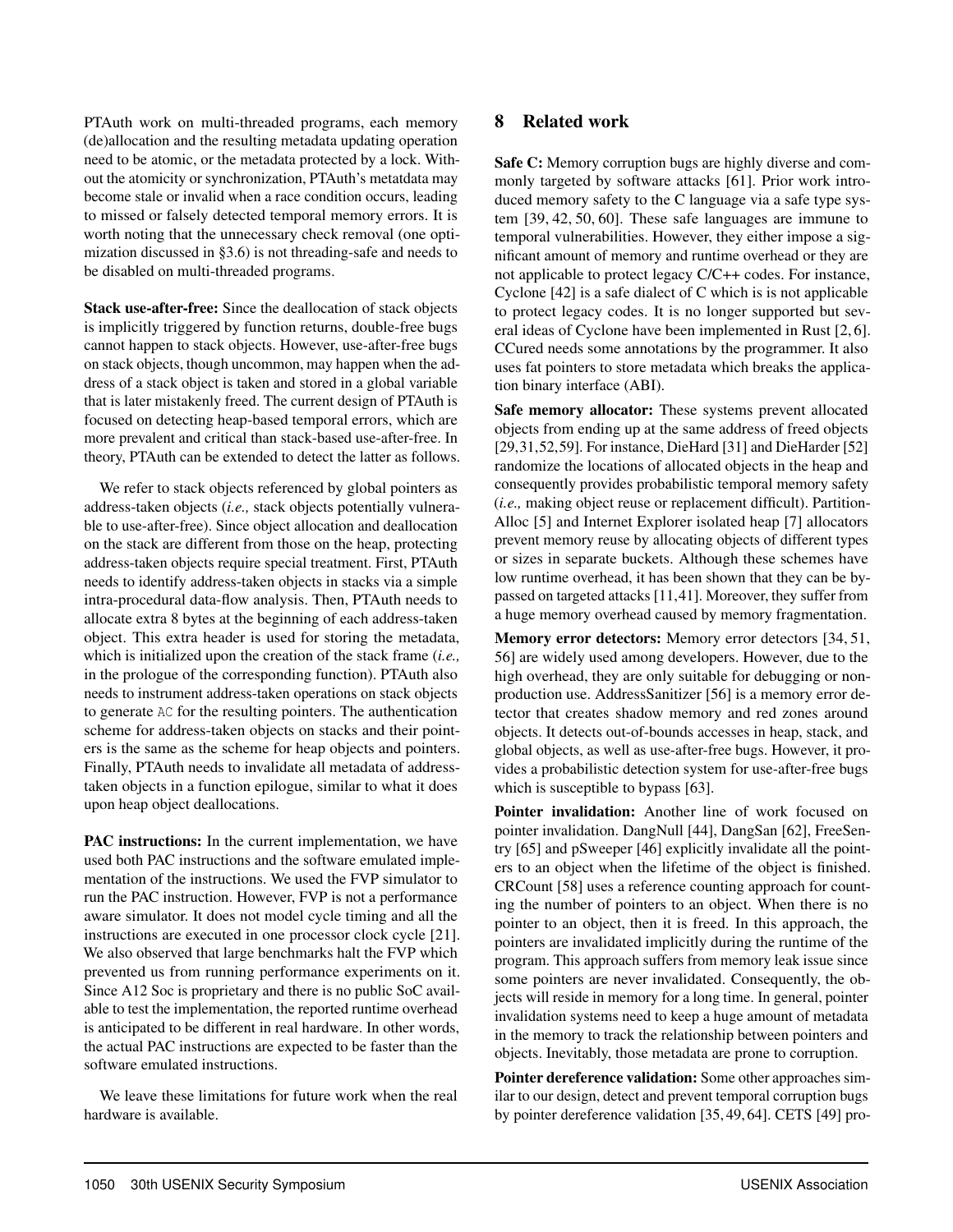vides temporal safety by assigning a unique identifier to each object and its pointers. The main challenge in this scheme is that extra metadata for the pointers should be stored in the memory. Also, a unique identifier should be assigned to each object and its pointers. Since these metadata are stored disjointly, obtaining these information efficiently during the runtime is challenging. In order to tackle this problem, in our design, we proposed an inline metadata scheme for both pointers and objects. However, inline metadata is prone to corruption by linear overflow. To address this problem, we used PAC to guarantee the integrity of the metadata before using them. To sum up, our approach reduces the high look-up table costs for loading the metadata and provides integrity of the metadata in a unified design.

Hardware-assisted schemes: Similar to PTAuth, there are some approaches that take advantage of hardware to provide temporal safety. Oscar [37], which is the following work of [38], is a page permission-based scheme to prevent temporal memory safety violations in the heap. Basically, Oscar improves the original idea of allocating each object in a separate page (similar to PageHeap and Electric Fence [3, 4]) to prevent UAF vulnerabilities.

Another line of work relies on hardware to provide spatial and temporal protections. Hardware-assisted AddressSanitizer (HWASAN) [14, 57] is the following work of Address-Sanitizer. HWASAN uses address tagging feature [1] to implement a memory safety tool, similar to AddressSanitizer. Memory Tagging Extension (MTE) [17] has been introduced in ARMv8.5 for providing spatial and temporal safety. However, the hardware is not available yet. Intel MPX [53] was introduced by Intel to provide spatial safety. However, due to the high-overhead, it was discontinued by the maintainers.

#### 9 Conclusion

We presented a resilient and efficient points-to authentication scheme called PTAuth, for detecting temporal memory corruptions. By defining the authentication codes (AC) for pointers, our scheme allows for convenient and simultaneous checking of metadata integrity and identities when they are being accessed. The unified verification of the two properties (integrity and identity) enables the unified detection of all kinds of temporal memory corruptions in the heap. PTAuth uses PAC on ARMv8.3-A as a basic encryption/signing primitive during AC calculation, which is fast and secure thanks to the hardware-level support. PTAuth contains: (*i*) a customized compiler for instrumenting programs with necessary inline checks, (*ii*) a runtime library for AC generation and authentication, and (*iii*) a set of OS patches for PAC-related CPU configuration. Our evaluation on 150 vulnerable programs shows that PTAuth detects all 3 categories of temporal memory corruptions with a runtime overhead of 26% (using software-based PAC) and 2% memory overhead.

#### Acknowledgment

The authors would like to thank the anonymous reviewers for their help with the revision of this paper. This project was supported by the Office of Naval Research (Grant#: N00014- 18-1-2043 and N00014-17-1-2891) and the Army Research Office (Grant#: W911NF-18-1-0093). Any opinions, findings, and conclusions or recommendations expressed in this paper are those of the authors and do not necessarily reflect the views of the funding agencies.

#### References

- [1] Arm Cortex-A Series Programmer's Guide for Armv8- A. http://infocenter.arm.com/help/index. jsp?topic=/com.arm.doc.den0024a/ch12s05s01. html.
- [2] Cyclone is a safe dialect of C. https://cyclone. thelanguage.org/.
- [3] Electric Fence. https://elinux.org/index.php? title=Electric\_Fence&oldid=369914.
- [4] Microsoft. GFlags and PageHeap. https: //docs.microsoft.com/en-us/windowshardware/drivers/debugger/gflags-andpageheap.
- [5] PartitionAlloc Design. https://chromium. googlesource.com/chromium/src/+/master/ base/allocator/partition\_allocator/ PartitionAlloc.md.
- [6] Rust. https://www.rust-lang.org/.
- [7] Understanding IE's New Exploit Mitigations: The Memory Protector and the Isolated Heap. https: //securityintelligence.com/understandingies-new-exploit-mitigations-the-memoryprotector-and-the-isolated-heap/.
- [8] ISO/IEC 9899 Programming languages C. http://www.open-std.org/jtc1/sc22/wg14/www/ docs/n1124.pdf, 2005.
- [9] ASLR Bypass Apocalypse in Recent Zero-Day Exploits. https://www.fireeye.com/blog/threatresearch/2013/10/aslr-bypass-apocalypse-inlately-zero-day-exploits.html, 2013.
- [10] Armv8-A architecture: 2016 additions. https: //community.arm.com/processors/b/blog/ posts/armv8-a-architecture-2016-additions, 2016.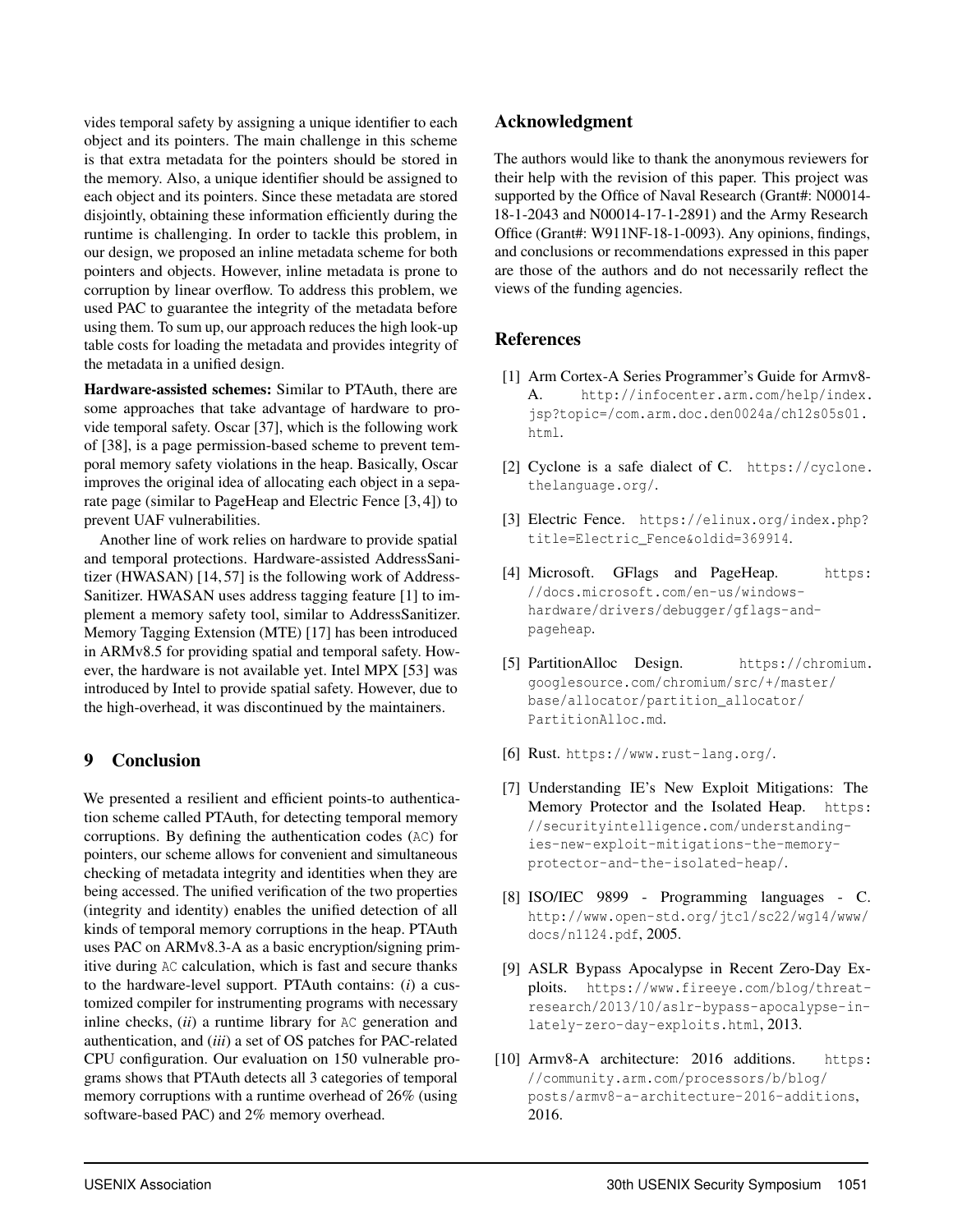- [11] Life After the Isolated Heap. https: //googleprojectzero.blogspot.com/2016/ 03/life-after-isolated-heap.html, 2016.
- [12] PAC: Pointer Authentication Code. https: //community.arm.com/groups/processors/ blog/2016/10/27/armv8-a-architecture-2016 additions, 2016.
- [13] Technical Analysis of the Pegasus Exploits on iOS. https://info.lookout.com/rs/051-ESQ-475/images/pegasus-exploits-technicaldetails.pdf, 2016.
- [14] Hardware-assisted AddressSanitizer Design. https://clang.llvm.org/docs/ HardwareAssistedAddressSanitizerDesign. html, 2017.
- [15] Linux kernel patch for PAC instructions. https: //lore.kernel.org/lkml/1491232765-32501-1 git-send-email-mark.rutland@arm.com/T/#u, 2017.
- [16] Pointer Authentication on ARMv8.3. https: //www.qualcomm.com/media/documents/files/ whitepaper-pointer-authentication-on-armv8- 3.pdf, 2017.
- [17] Arm A-Profile Architecture Developments 2018: Armv8.5-A. https://community.arm.com/ processors/b/blog/posts/arm-a-profilearchitecture-2018-developments-armv85a, 2018.
- [18] ARM Architecture Reference Manual ARMv8 for ARMv8-A architecture profile. https: //static.docs.arm.com/ddi0487/da/DDI0487D\_ a\_armv8\_arm.pdf, 2018.
- [19] Boot wrapper for Aarch64. https://git.kernel. org/pub/scm/linux/kernel/git/mark/bootwrapper-aarch64.git/commit/, 2018.
- [20] Exception mask registers. https://developer.arm. com/docs/100688/0100/armv8-m-architecturetechnical-overview/programmers-model/ exception-mask-registers, 2018.
- [21] Fast Models Reference Manual Version 10.2. https://developer.arm.com/docs/dui0834/ j/versatile-express-model/differencesbetween-the-ve-hardware-and-the-systemmodel/restrictions-on-the-processor-models, 2018.
- [22] Fixed Virtual Platforms. https://developer.arm. com/products/system-design/fixed-virtualplatforms, 2018.
- [23] iOS Security, iOS 12.1. https://www.apple.com/ business/site/docs/iOS\_Security\_Guide.pdf, 2018.
- [24] LLVM Project. https://llvm.org/, 2018.
- [25] Developments in the Arm A-Profile Architecture: Armv8.6-A. https://community.arm. com/developer/ip-products/processors/b/ processors-ip-blog/posts/arm-architecturedevelopments-armv8-6-a, 2019.
- [26] SockPuppet: A Walkthrough of a Kernel Exploit for iOS 12.4. https://googleprojectzero.blogspot. com/2019/12/sockpuppet-walkthrough-ofkernel.html, 2019.
- [27] A survey of recent iOS kernel exploits. https: //googleprojectzero.blogspot.com/2020/06/asurvey-of-recent-ios-kernel-exploits.html, 2020.
- [28] Memory safety in the Chromium project. https://www.chromium.org/Home/chromiumsecurity/memory-safety, 2020.
- [29] Periklis Akritidis. Cling: A memory allocator to mitigate dangling pointers. In *USENIX Security Symposium*, pages 177–192, 2010.
- [30] Roberto Avanzi. The qarma block cipher family. *IACR Transactions on Symmetric Cryptology*, 2017(1):4–44, 2017.
- [31] Emery D Berger and Benjamin G Zorn. Diehard: probabilistic memory safety for unsafe languages. In *Acm sigplan notices*, volume 41, pages 158–168. ACM, 2006.
- [32] Andrea Bittau, Adam Belay, Ali Mashtizadeh, David Mazières, and Dan Boneh. Hacking blind. In *2014 IEEE Symposium on Security and Privacy*, pages 227– 242. IEEE, 2014.
- [33] Paul E Black. Juliet 1.3 test suite: Changes from 1.2. Technical report, 2018.
- [34] Derek Bruening and Qin Zhao. Practical memory checking with dr. memory. In *Proceedings of the 9th Annual IEEE/ACM International Symposium on Code Generation and Optimization*, pages 213–223. IEEE Computer Society, 2011.
- [35] Nathan Burow, Derrick McKee, Scott A Carr, and Mathias Payer. Cup: Comprehensive user-space protection for c/c++. In *Proceedings of the 2018 on Asia Conference on Computer and Communications Security*, pages 381–392. ACM, 2018.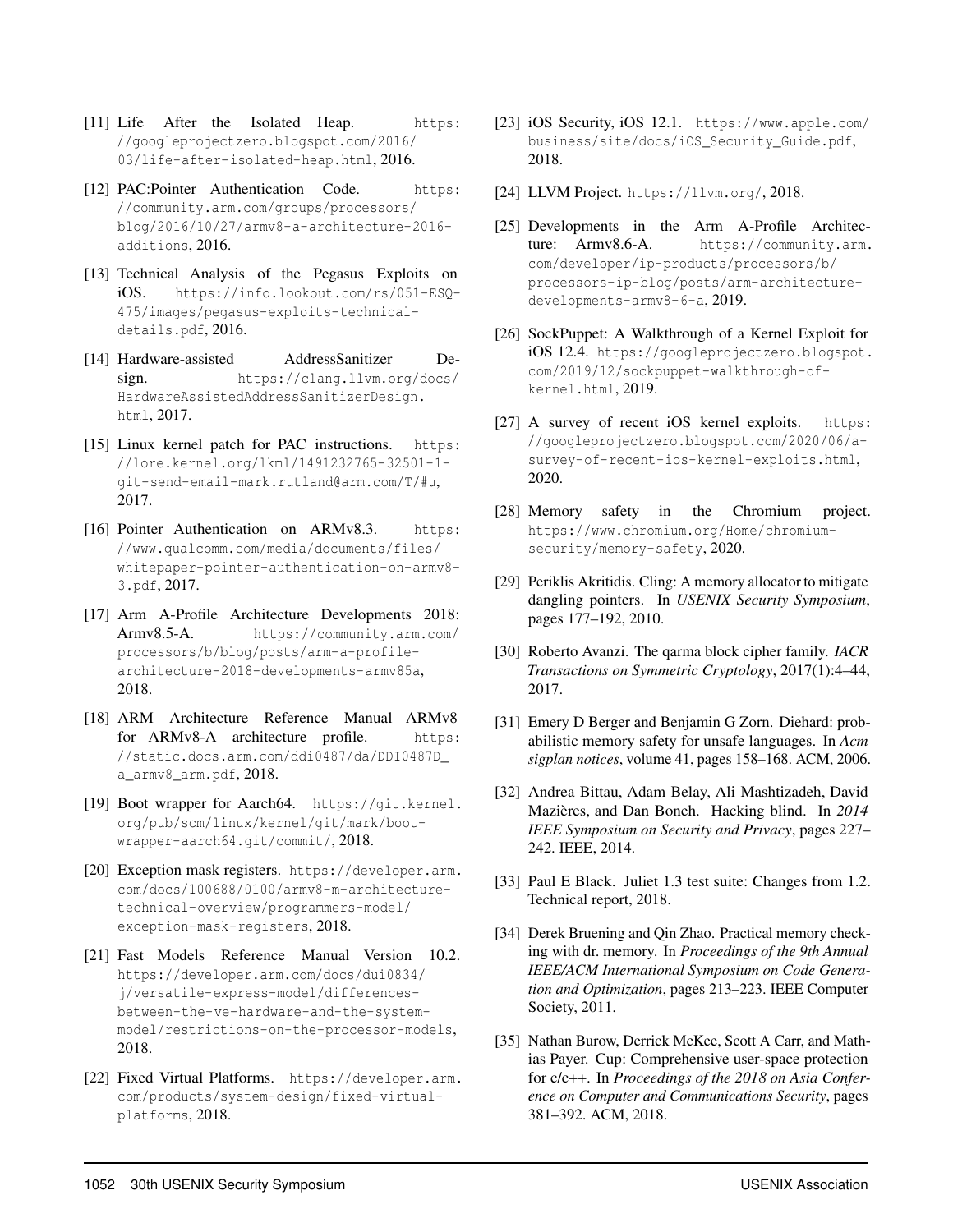- [36] Juan Caballero, Gustavo Grieco, Mark Marron, and Antonio Nappa. Undangle: early detection of dangling pointers in use-after-free and double-free vulnerabilities. In *Proceedings of the 2012 International Symposium on Software Testing and Analysis*, pages 133–143. ACM, 2012.
- [37] Thurston HY Dang, Petros Maniatis, and David Wagner. Oscar: A practical page-permissions-based scheme for thwarting dangling pointers. In *26th USENIX Security Symposium (USENIX Security 17)*, pages 815–832, 2017.
- [38] Dinakar Dhurjati and Vikram Adve. Efficiently detecting all dangling pointer uses in production servers. In *International Conference on Dependable Systems and Networks (DSN'06)*, pages 269–280. IEEE, 2006.
- [39] Dinakar Dhurjati, Sumant Kowshik, and Vikram Adve. Safecode: enforcing alias analysis for weakly typed languages. In *ACM SIGPLAN Notices*, volume 41, pages 144–157. ACM, 2006.
- [40] Alessandro Di Federico, Amat Cama, Yan Shoshitaishvili, Christopher Kruegel, and Giovanni Vigna. How the ELF ruined christmas. In *24th USENIX Security Symposium (USENIX Security 15)*, pages 643–658, 2015.
- [41] Abdul-Aziz Hariri, Simon Zuckerbraun, and Brian Gorenc. Abusing silent mitigations. *BlackHat USA*, 2015.
- [42] Trevor Jim, J Gregory Morrisett, Dan Grossman, Michael W Hicks, James Cheney, and Yanling Wang. Cyclone: A safe dialect of c. In *USENIX Annual Technical Conference, General Track*, pages 275–288, 2002.
- [43] William Landi. Undecidability of static analysis. *ACM Lett. Program. Lang. Syst.*, 1(4):323–337, December 1992.
- [44] Byoungyoung Lee, Chengyu Song, Yeongjin Jang, Tielei Wang, Taesoo Kim, Long Lu, and Wenke Lee. Preventing use-after-free with dangling pointers nullification. In *NDSS*, 2015.
- [45] Hans Liljestrand, Thomas Nyman, Kui Wang, Carlos Chinea Perez, Jan-Erik Ekberg, and N Asokan. PAC it up: Towards pointer integrity using ARM pointer authentication. In *28th USENIX Security Symposium (USENIX Security 19)*, pages 177–194, 2019.
- [46] Daiping Liu, Mingwei Zhang, and Haining Wang. A robust and efficient defense against use-after-free exploits via concurrent pointer sweeping. In *Proceedings of the 2018 ACM SIGSAC Conference on Computer and Communications Security*, pages 1635–1648. ACM, 2018.
- [47] Santosh Nagarakatte, Milo MK Martin, and Steve Zdancewic. Everything you want to know about pointerbased checking. In *LIPIcs-Leibniz International Proceedings in Informatics*, volume 32. Schloss Dagstuhl-Leibniz-Zentrum fuer Informatik, 2015.
- [48] Santosh Nagarakatte, Jianzhou Zhao, Milo M.K. Martin, and Steve Zdancewic. SoftBound: Highly compatible and complete spatial memory safety for C. In *ACM SIG-PLAN Conference on Programming Language Design and Implementation (PLDI)*, 2009.
- [49] Santosh Nagarakatte, Jianzhou Zhao, Milo MK Martin, and Steve Zdancewic. Cets: compiler enforced temporal safety for c. In *ACM Sigplan Notices*, volume 45, pages 31–40. ACM, 2010.
- [50] George C Necula, Jeremy Condit, Matthew Harren, Scott McPeak, and Westley Weimer. Ccured: typesafe retrofitting of legacy software. *ACM Transactions on Programming Languages and Systems (TOPLAS)*, 27(3):477–526, 2005.
- [51] Nicholas Nethercote and Julian Seward. Valgrind: a framework for heavyweight dynamic binary instrumentation. In *ACM Sigplan notices*, volume 42, pages 89– 100. ACM, 2007.
- [52] Gene Novark and Emery D Berger. Dieharder: securing the heap. In *Proceedings of the 17th ACM conference on Computer and communications security*, pages 573–584. ACM, 2010.
- [53] Oleksii Oleksenko, Dmitrii Kuvaiskii, Pramod Bhatotia, Pascal Felber, and Christof Fetzer. Intel mpx explained: A cross-layer analysis of the intel mpx system stack. In *Abstracts of the 2018 ACM International Conference on Measurement and Modeling of Computer Systems*, SIG-METRICS '18, pages 111–112, New York, NY, USA, 2018. ACM.
- [54] Phantasmal Phantasmagoria. The Malloc Maleficarum. https://dl.packetstormsecurity.net/ papers/attack/MallocMaleficarum.txt, 2005.
- [55] G. Ramalingam. The undecidability of aliasing. *ACM Trans. Program. Lang. Syst.*, 16(5):1467–1471, September 1994.
- [56] Konstantin Serebryany, Derek Bruening, Alexander Potapenko, and Dmitriy Vyukov. Addresssanitizer: A fast address sanity checker. In *USENIX Annual Technical Conference*, pages 309–318, 2012.
- [57] Kostya Serebryany, Evgenii Stepanov, Aleksey Shlyapnikov, Vlad Tsyrklevich, and Dmitry Vyukov. Memory tagging and how it improves c/c++ memory safety. *arXiv preprint arXiv:1802.09517*, 2018.